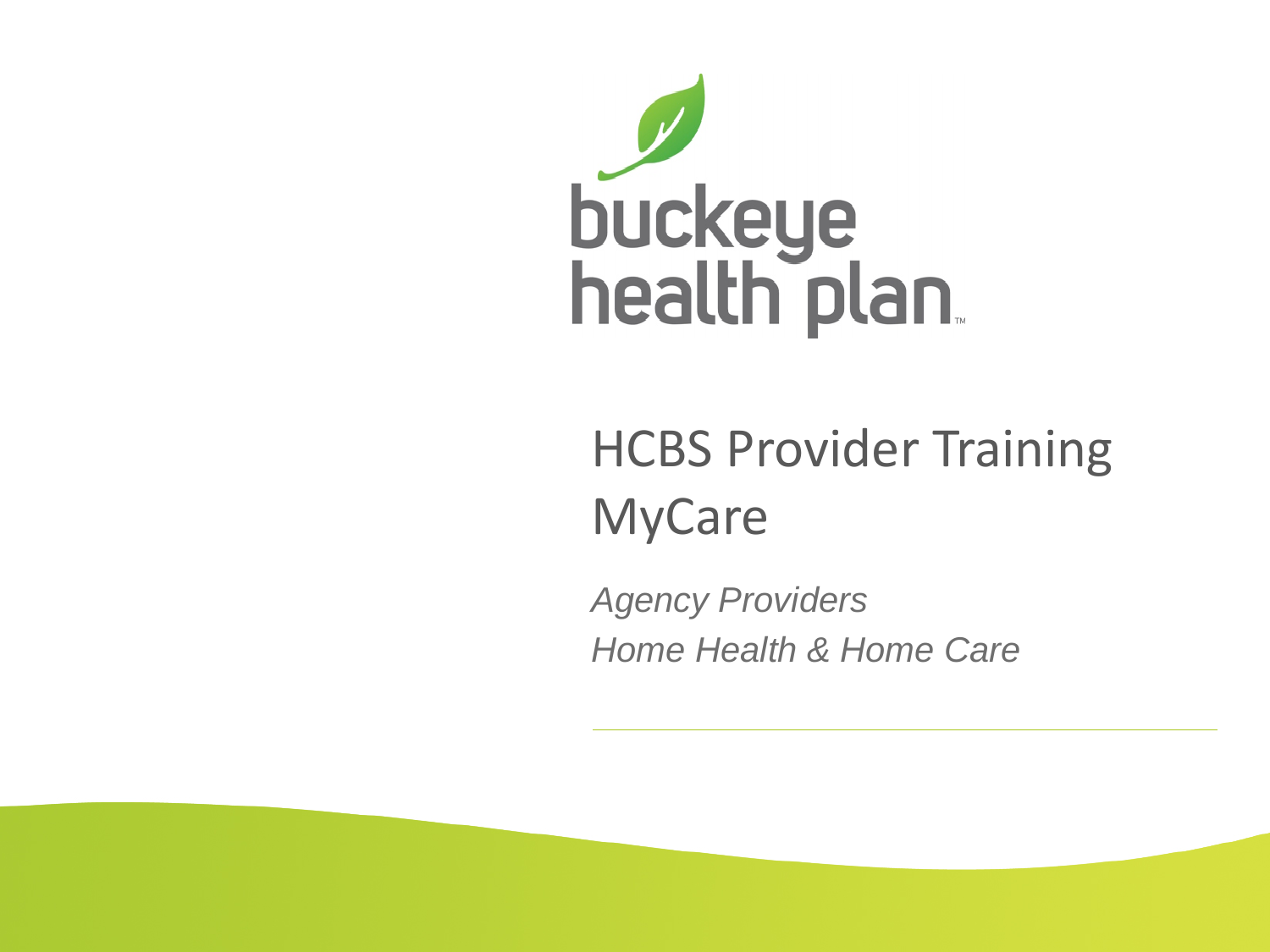# Training Module Summary



| <b>Home Health</b><br>Provider | · Description, Waiver & Non-Waiver<br>• Requirements<br>• Responsibilities                                  |  |
|--------------------------------|-------------------------------------------------------------------------------------------------------------|--|
| <b>Agency Types</b>            | • Home Health Agency<br>• Home Care Agency or Non-Medical Home<br><b>Care Agency</b>                        |  |
| <b>Member</b><br>Information   | • Eligibility & Services<br>• Transition of Care & Coordination of Care<br>• Service Plans & Authorizations |  |
| Submitting<br><b>Claims</b>    | • Submitting Claims<br>• Provider Resources                                                                 |  |
| <b>Provider Network</b>        | •Provider Network Status<br>•Area Agency on Aging                                                           |  |

**HCBS TRAINING MODULE\_MyCare Home Health Agency\_Jun2016 2**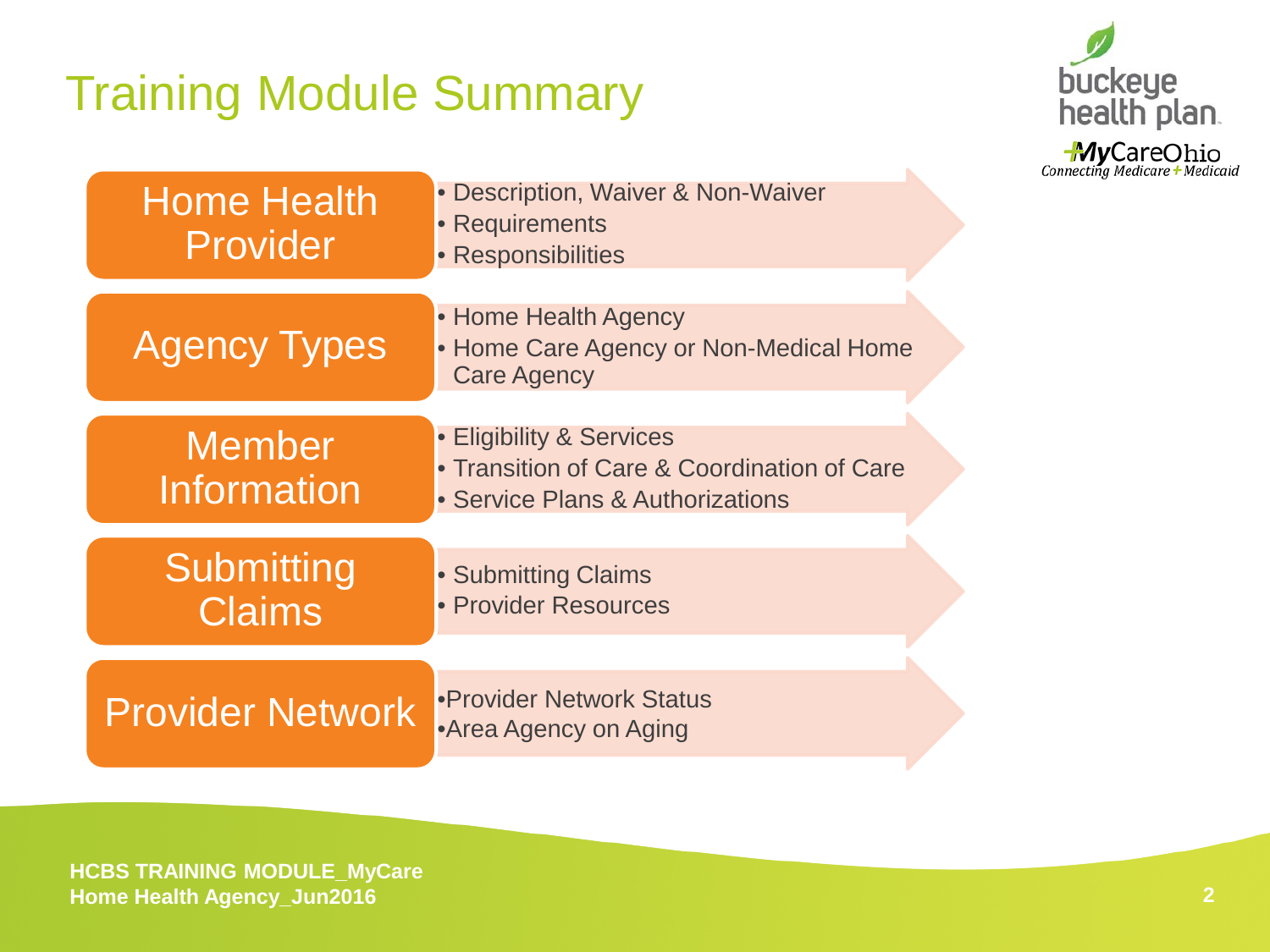# Home Health Provider Overview



#### Home **Health** Provider

- Description, Waiver & Non-Waiver
- Requirements
- Responsibilities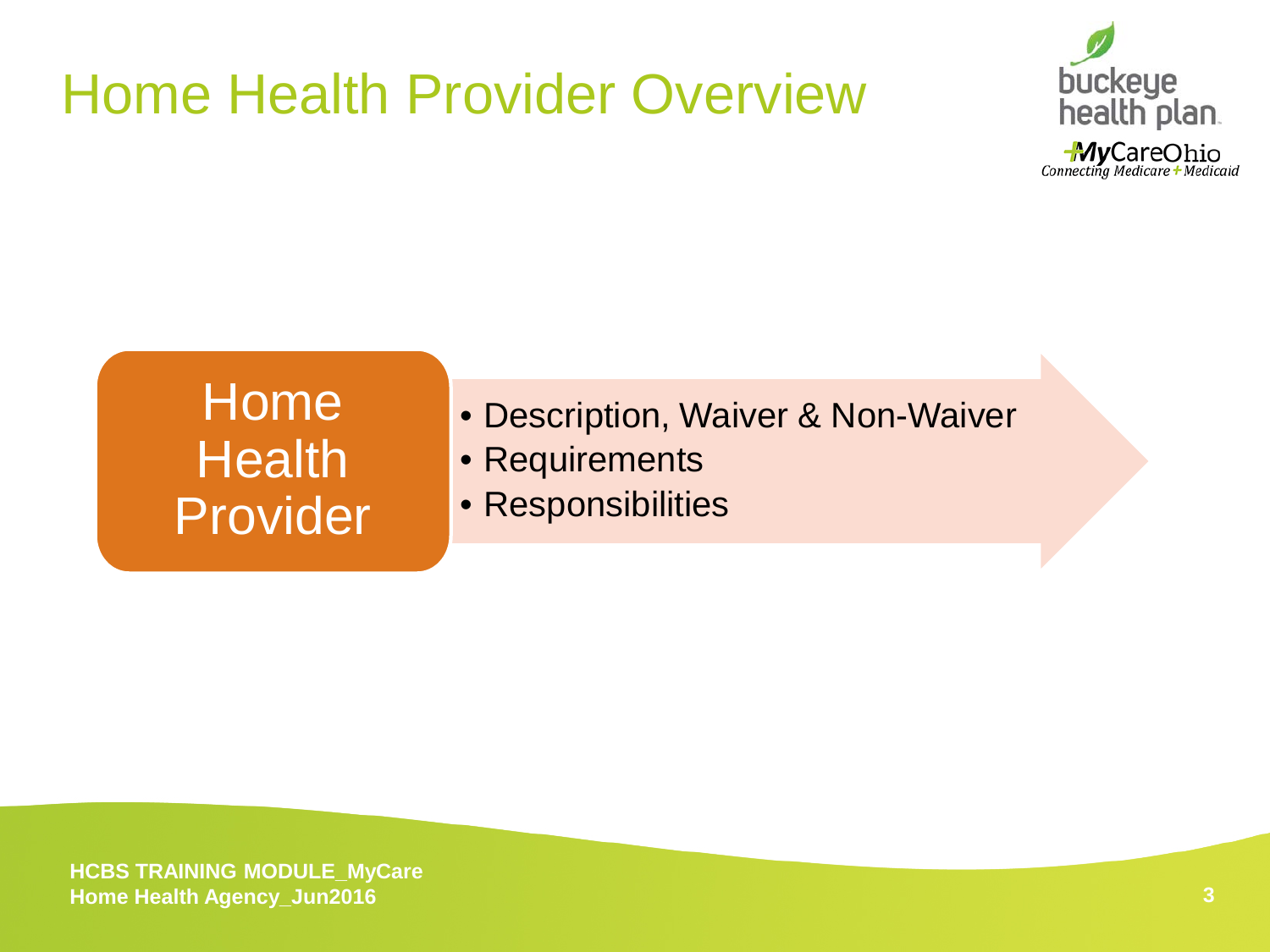# Description, Agency Provider



Buckeye's 3-way agreement with CMS and ODM guides us the same as it does our providers.

According to the Ohio Administrative Code regulations:

"Agency provider" means an entity employing one or more persons…… with a designated person directly and actively responsible for the day-today operations and administration of the agency ......supervise and manage the conduct of agency employees ....... adherence to employment laws including rules and regulations set forth in the Ohio Administrative Code.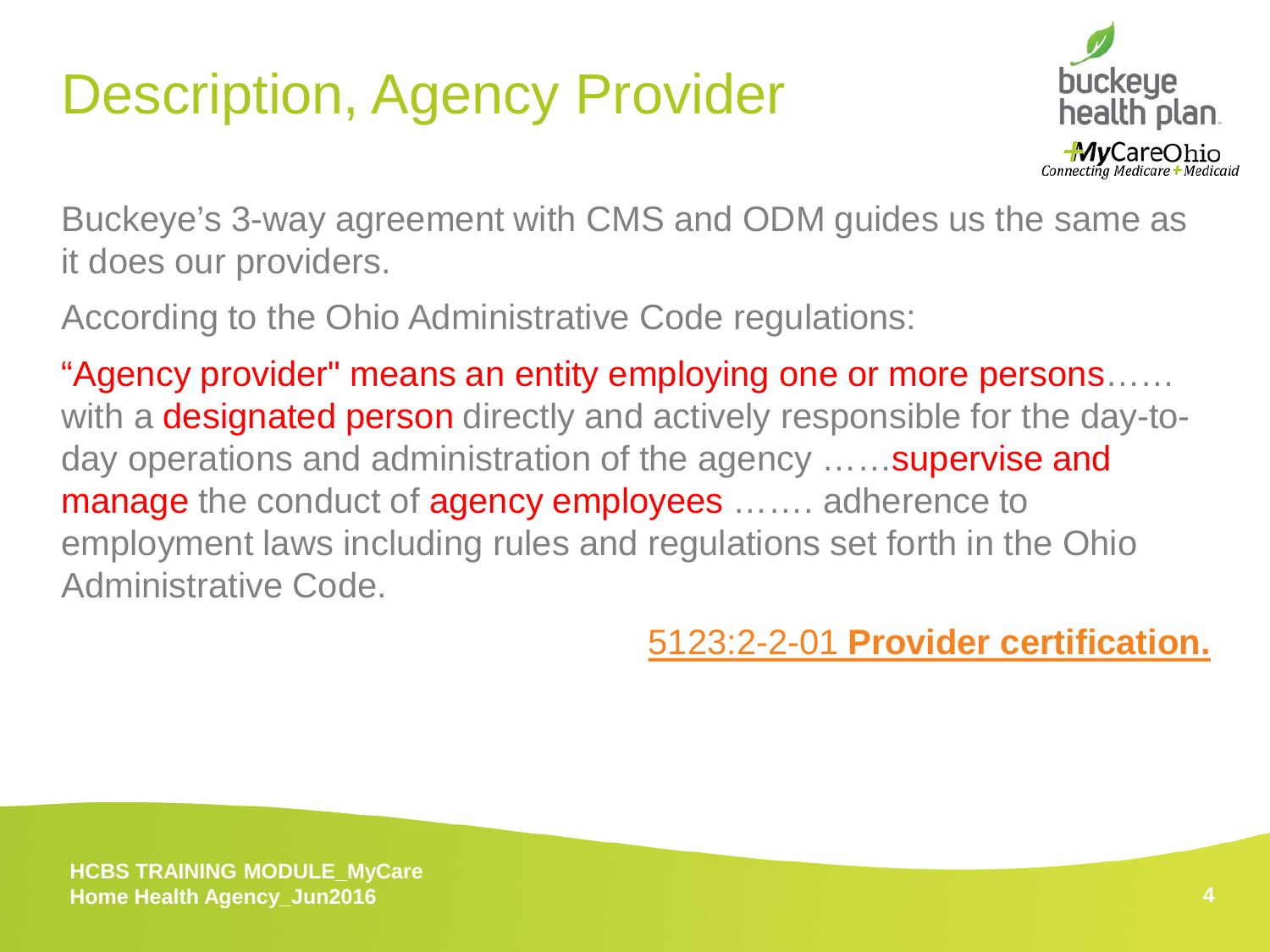# Home Health, Agency Waiver Provider



- **Provided to members who are:** 
	- **Fully eligible** for both Medicare and Medicaid
	- Enrolled in a MyCare Ohio Plan  $\mathscr{D}$
	- Meet an intermediate or skilled **level of care**  $\mathcal{D}$
- **Services include waiver nursing, home care attendant, personal care** aide, homemaker and chore service.
- **Services must be authorized** by the Waiver Service Coordinator/Care Manager based on member waiver eligibility.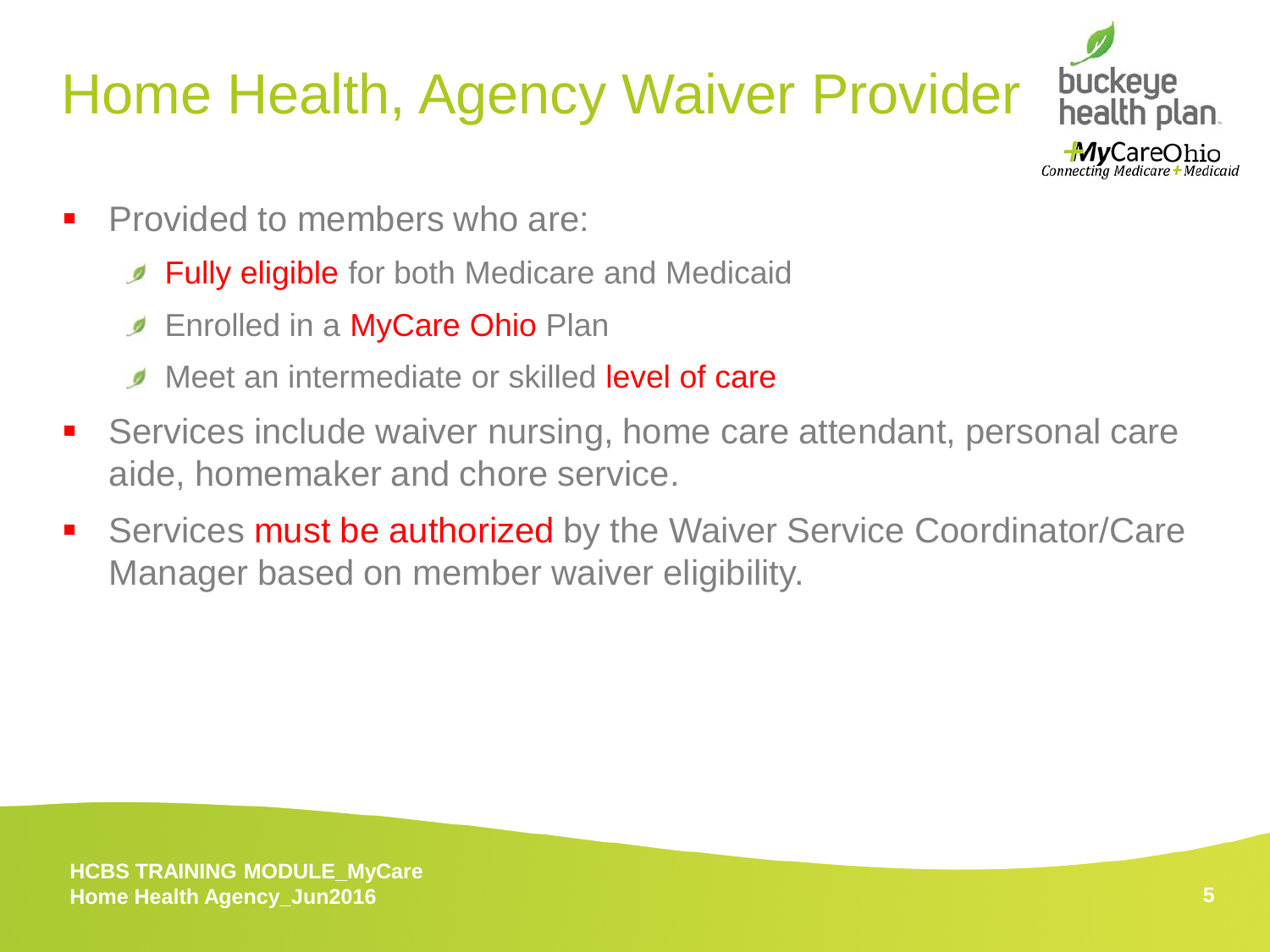# Home Health, Agency Non-Waiver

buckeue health plan. **MyCareOhio**<br>Connecting Medicare + Medicaid

- **Provided to members:** 
	- **Fully eligible** for both Medicare and Medicaid
	- **Enrolled in a MyCare Ohio Plan**
- Services include home health nursing, home health aide, and skilled therapies (physical therapy, occupational therapy, and speechlanguage pathology).
- The medical necessity for home health services must be certified by the member's qualifying treating physician.
- **Providers of home health services are Medicare Certified Home** Health Agency (MCRHHA).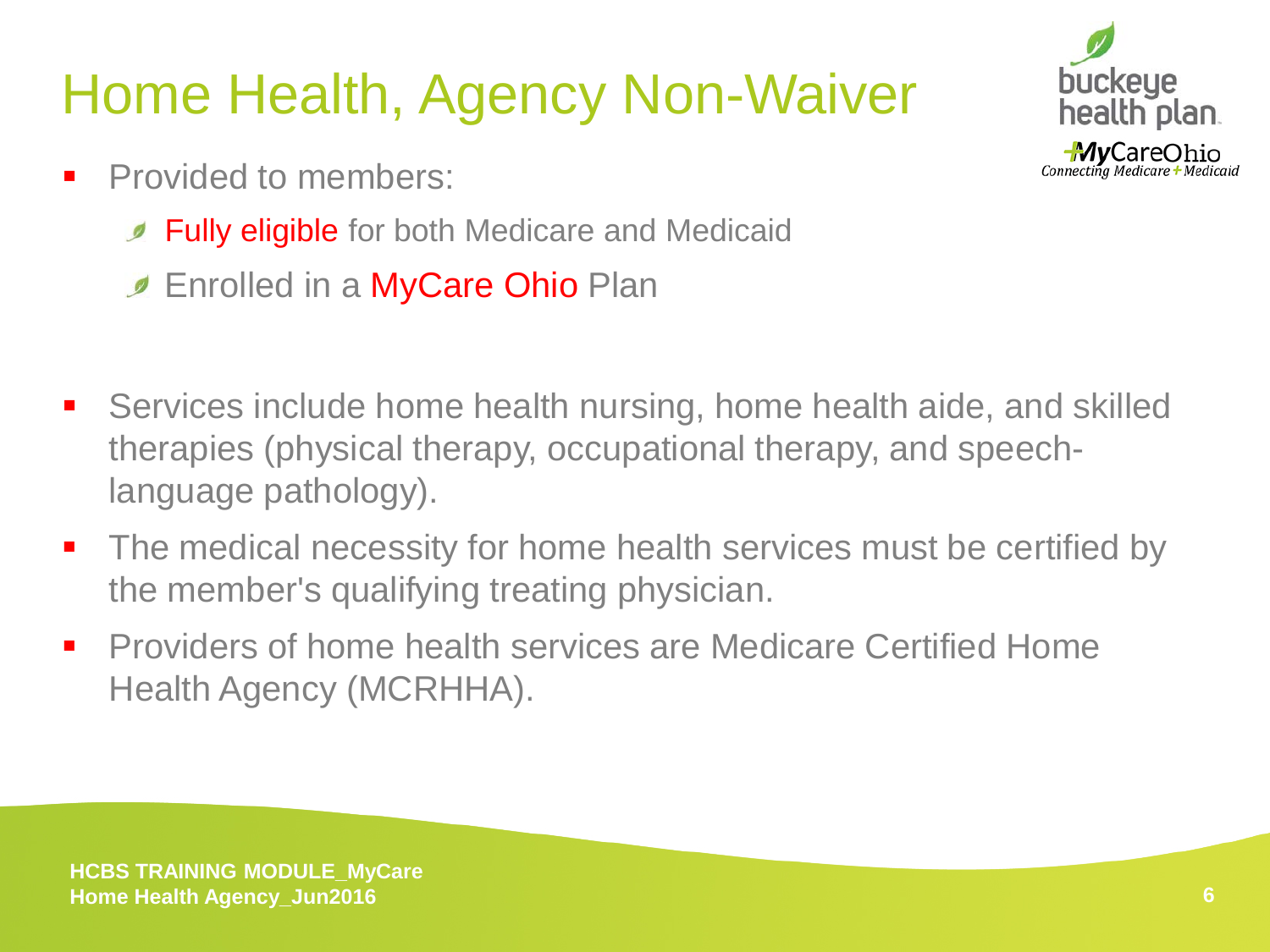## Requirements, Home Health Agency



Providers are required to have a Medicaid Provider agreement with ODM.

• The Ohio Department of Medicaid sends BHP daily updates as new providers are activated and others are terminated.

Provider waiver-certification is required. Certification is approved, administered, awarded and managed by:

- PCG (Public Consulting Group)
- ODA (Ohio Department of Aging)
- Updates from ODM will include type(s) of waiver-certification
- The timeline to become ODM & Waiver-certified can be lengthy as there are several steps in the process.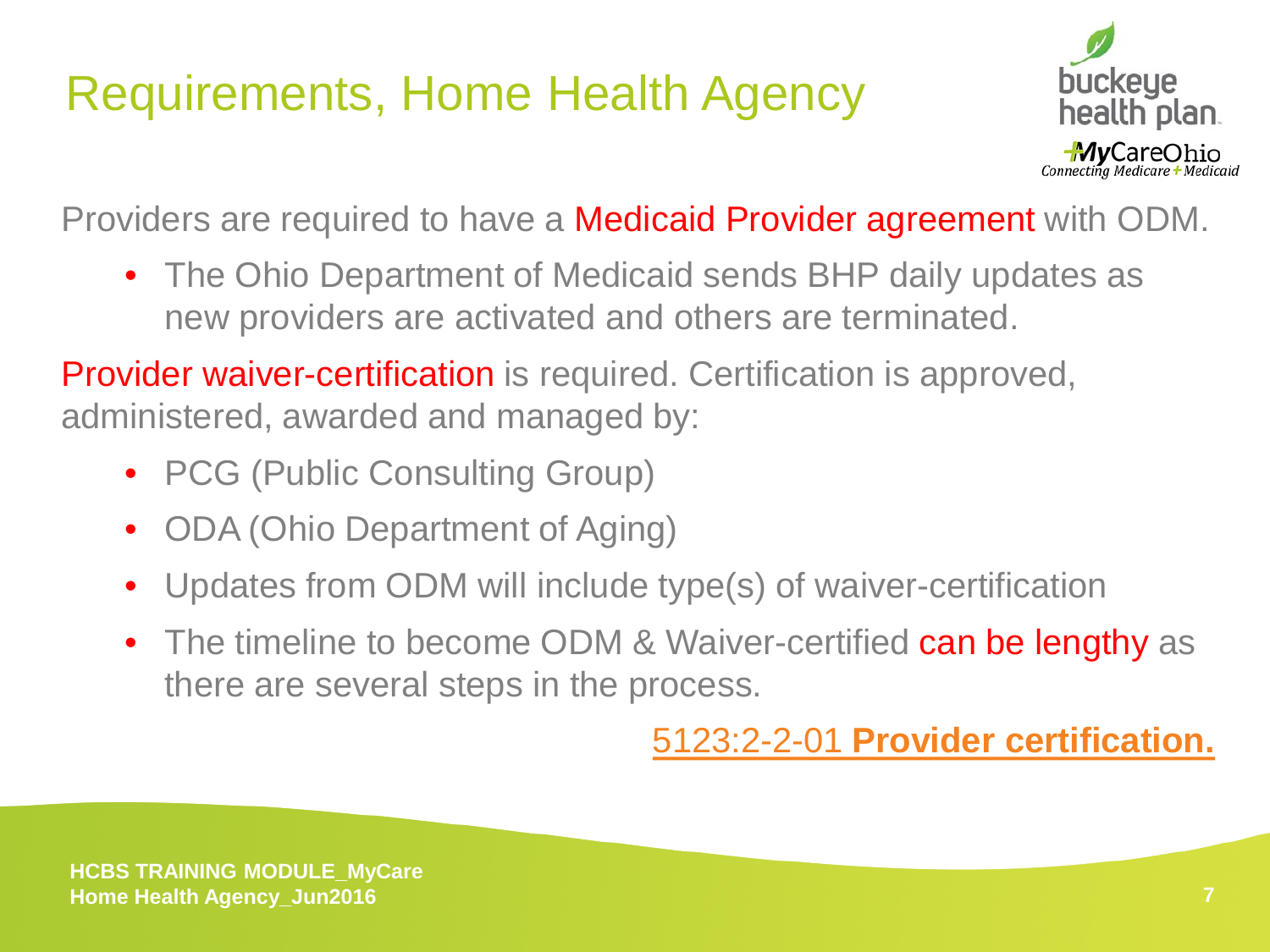## Responsibilities, Home Health Agency



#### The Home Health Agency shall:

- Understand what specific services they are approved and certified to provide
- Be able to readily supply the TIN and NPI when accepting referrals
- Provide services only to eligible individuals whose needs he or she can meet
- Be knowledgeable in the individual service plan for each individual served prior to providing services to the individual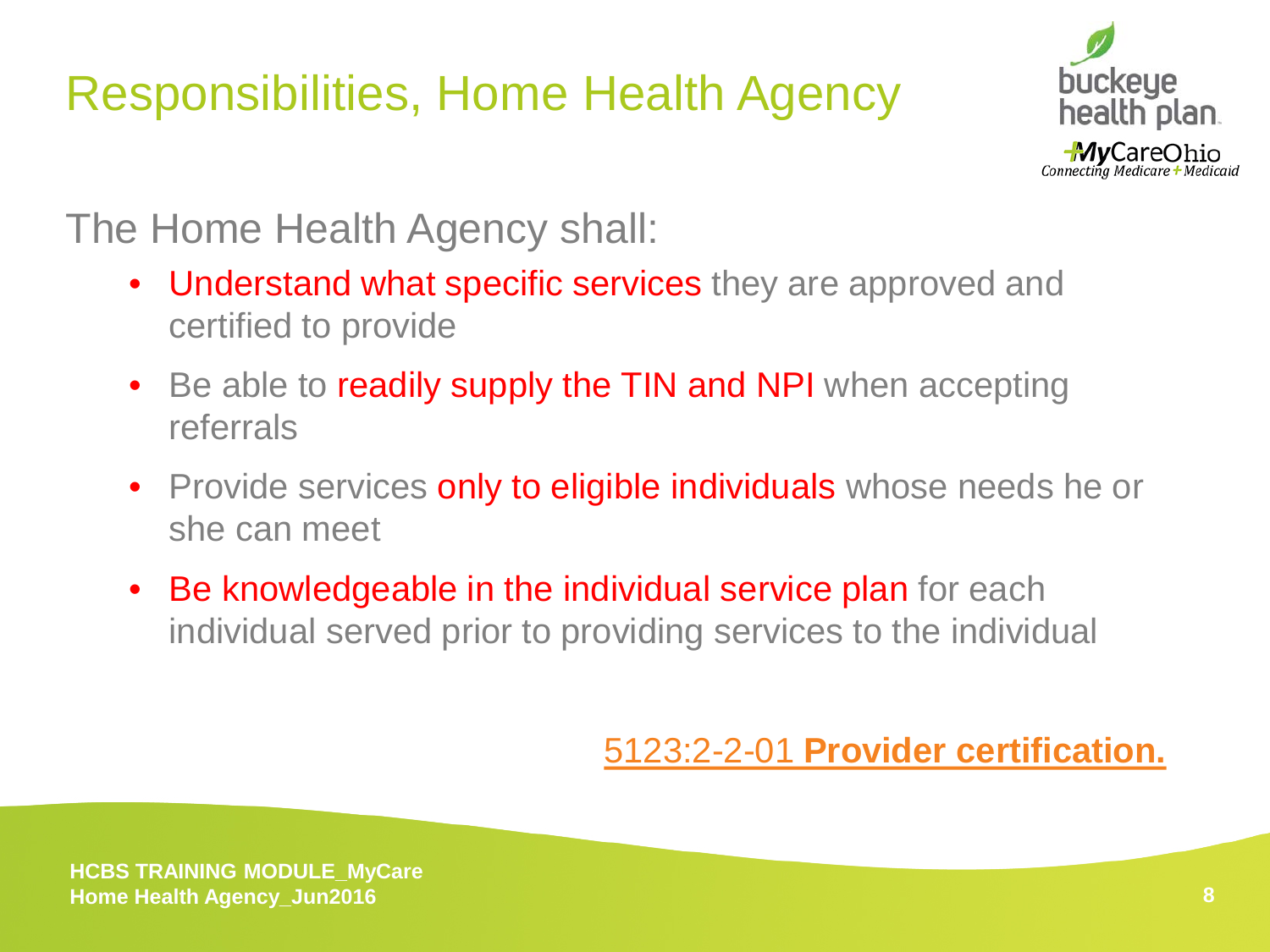### Responsibilities, Home Health Agency



The Home Health Agency shall accept responsibility for:

- Deliver services in accordance with the individual service plan
- Service documentation scheduling and time reporting
- **Billing for services** manage claims submissions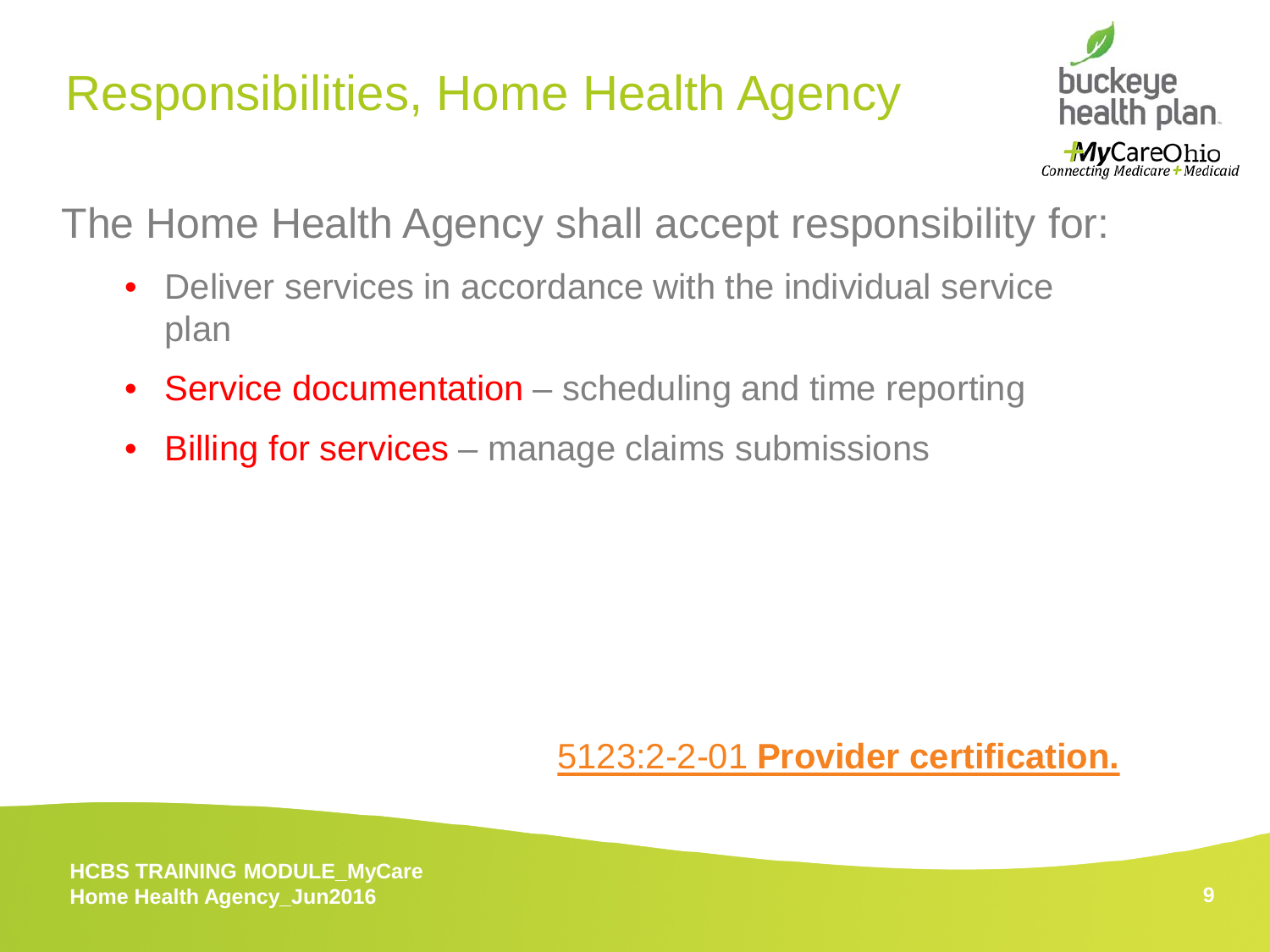# Home Health Provider Overview



# Agency Types

- Home Health Agency
- Home Care Agency or Non-Medical
- Home Care Agency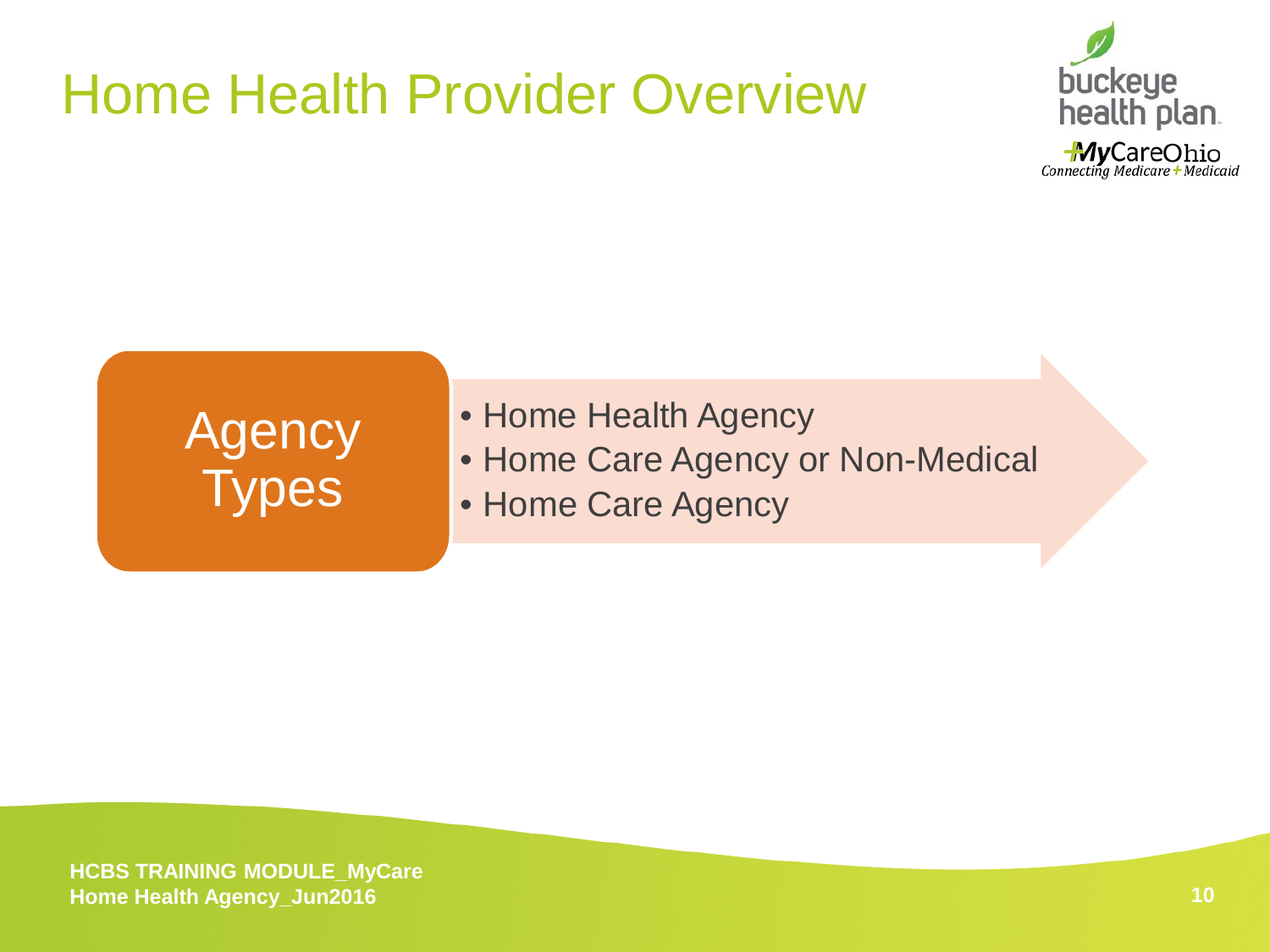# Skilled Home Health Agency



The main and distinctive purpose of this type of agency is to provide skilled care for treatment or rehabilitation services to homebound patients.

Skilled home health professionals must strictly adhere to a physician approved plan of care that is deemed medically necessary and updated every 60 days in order for Medicare benefits to continue.

- Home health agency is licensed and usually Medicare certified
- **Medicare certification means that the agency has met specific federal** guidelines and criteria regarding patient care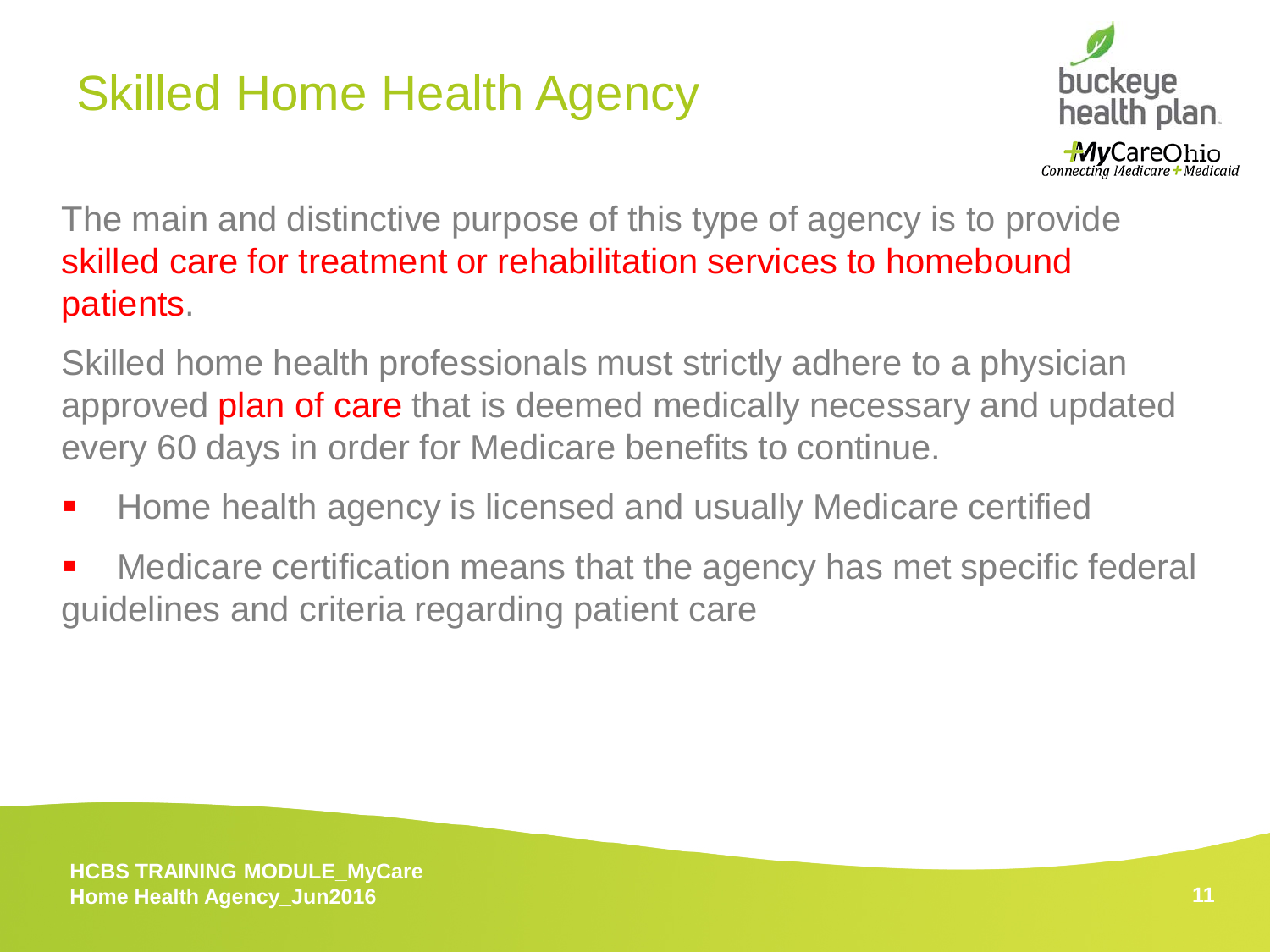# Non-Skilled Home Care Agency



- home care agency services which are non-skilled supportive custodial care
- supplied by home health aides, certified nursing assistants (CNAs) and also non-certified nurse aides, and homemakers

Services range from meal preparation and light housekeeping to assistance with personal care such as bathing, dressing, toileting, and eating:

- not reimbursable under Medicare
- may be paid for by waiver for eligible participants
- physician's order is not required
- **Patient homebound status not required**

professionally authorized and monitored care plan is unnecessary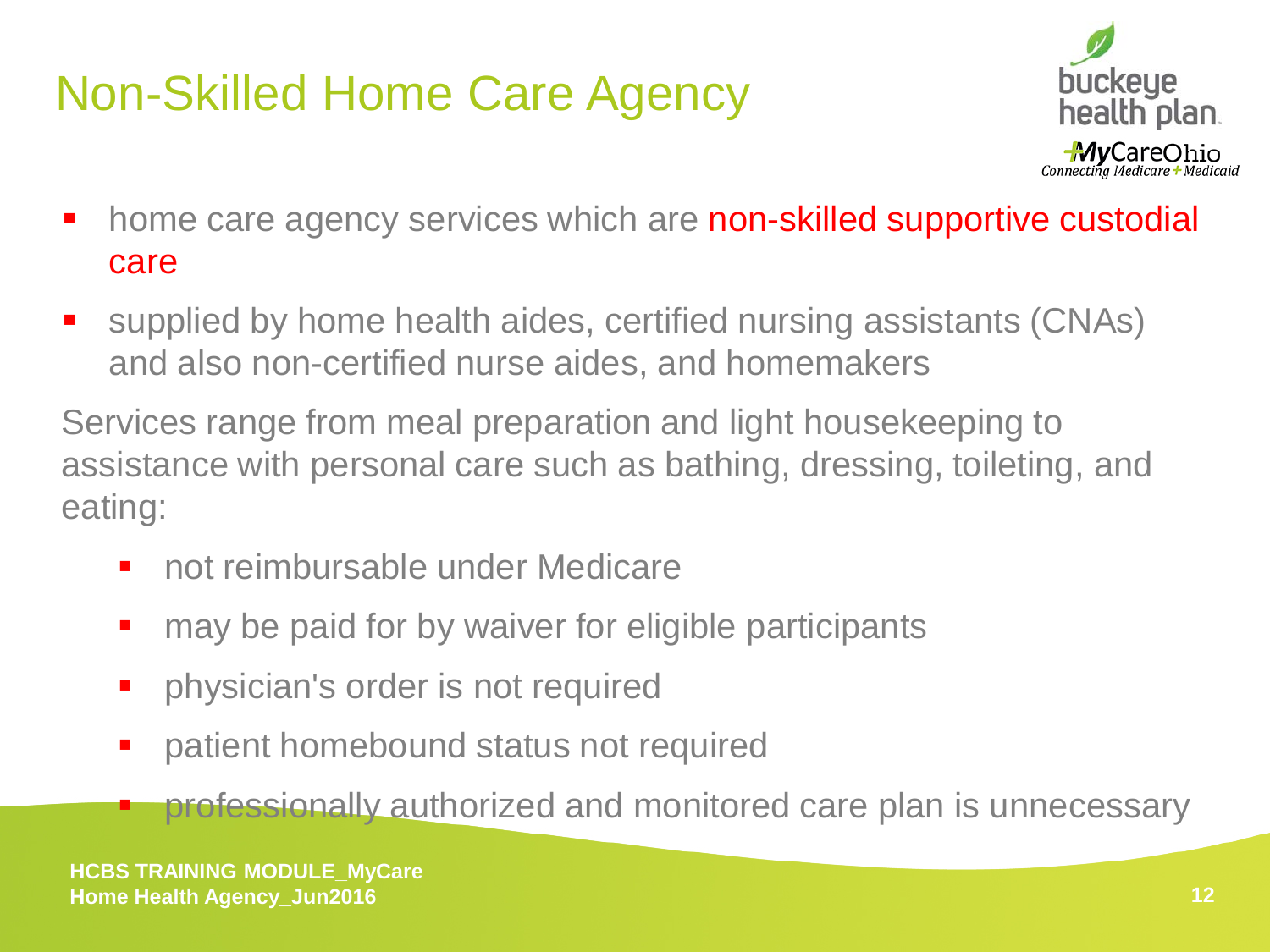## Home Health Agency, Waiver



| <b>Personal Care Aide</b>                                                                     | <b>Homemaker</b> | <b>Home Health Aide</b> |
|-----------------------------------------------------------------------------------------------|------------------|-------------------------|
| T1019                                                                                         | <b>S5130</b>     | G0156                   |
| <b>ODM-certified for</b><br>services based on Home<br>Health Aide training from<br>ODH or ODM |                  |                         |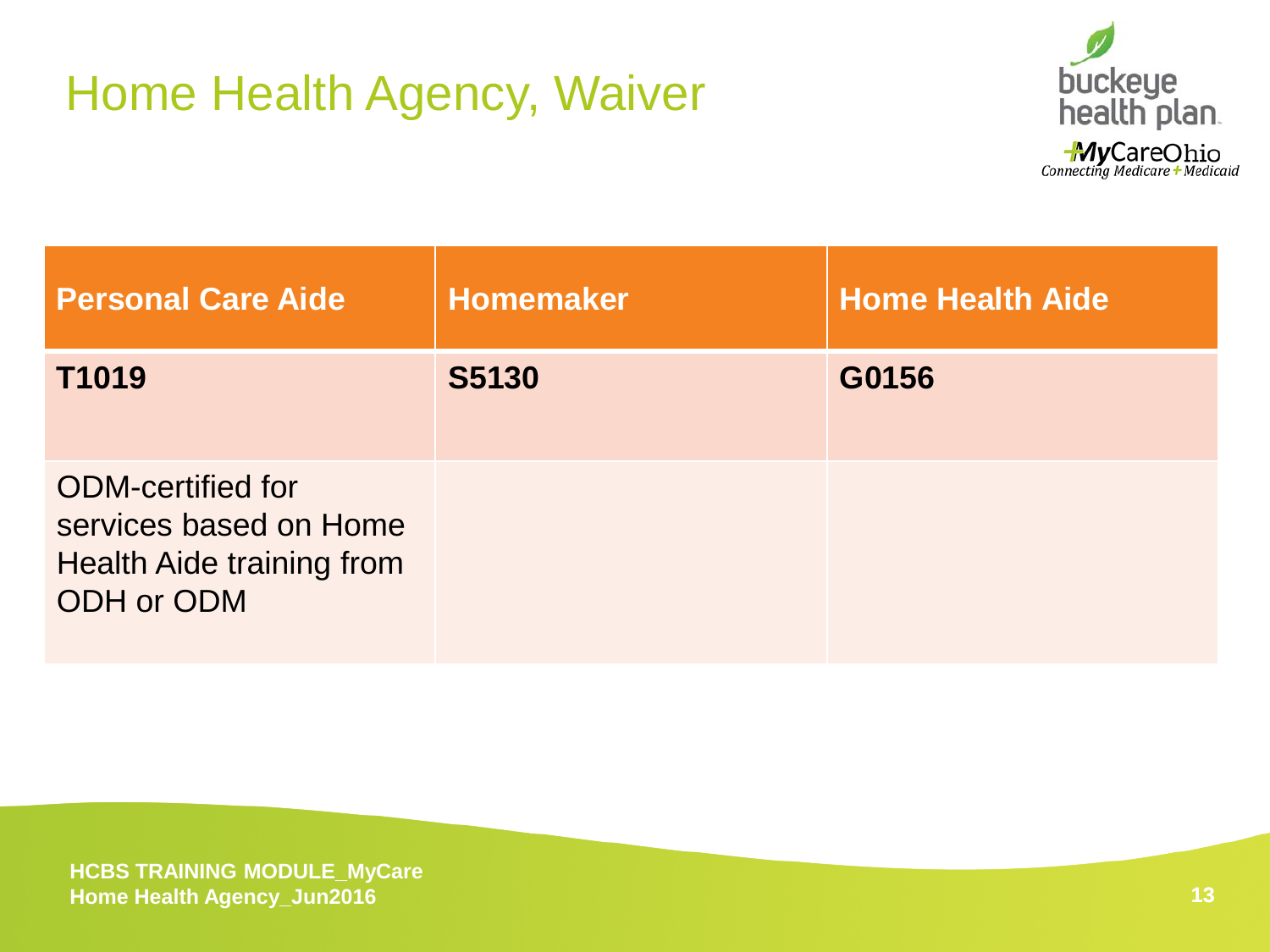# Home Health Agency, Waiver Skilled



| <b>Waiver Nursing</b>                                                                                       | <b>Private Duty Nurse (PDN)</b> |
|-------------------------------------------------------------------------------------------------------------|---------------------------------|
| <b>RN: T1002</b><br><b>LPN: T1003</b>                                                                       | T <sub>1000</sub>               |
| intermittent or continuous skilled<br>nursing - these are nursing needs not<br>being met through state plan | continuous skilled nursing      |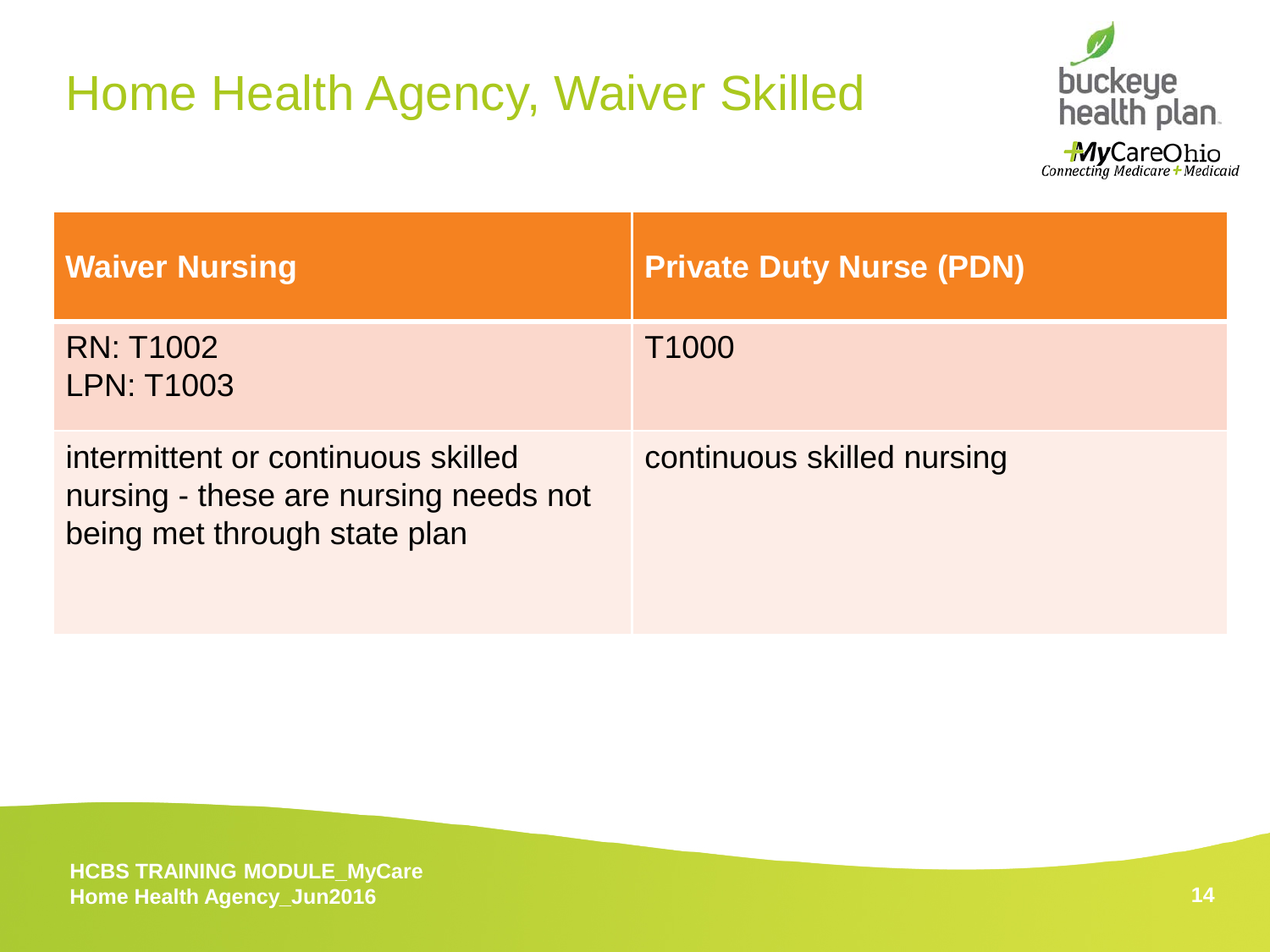# Types of Nursing Service



- Home Health Nursing (state plan) is "intermittent" skilled nursing care with a visit limit of 4 hours (16 units) or less.
- PDN (state plan) (Private Duty Nursing) is "continuous" skilled nursing care with a visit limit of more than 4 hours (17 units) but less than or equal to 12 hours (48 units).
- **Waiver Nursing (waiver) is nursing care that requires the** skills of an RN or LPN at the direction of an RN. It can be intermittent or continuous.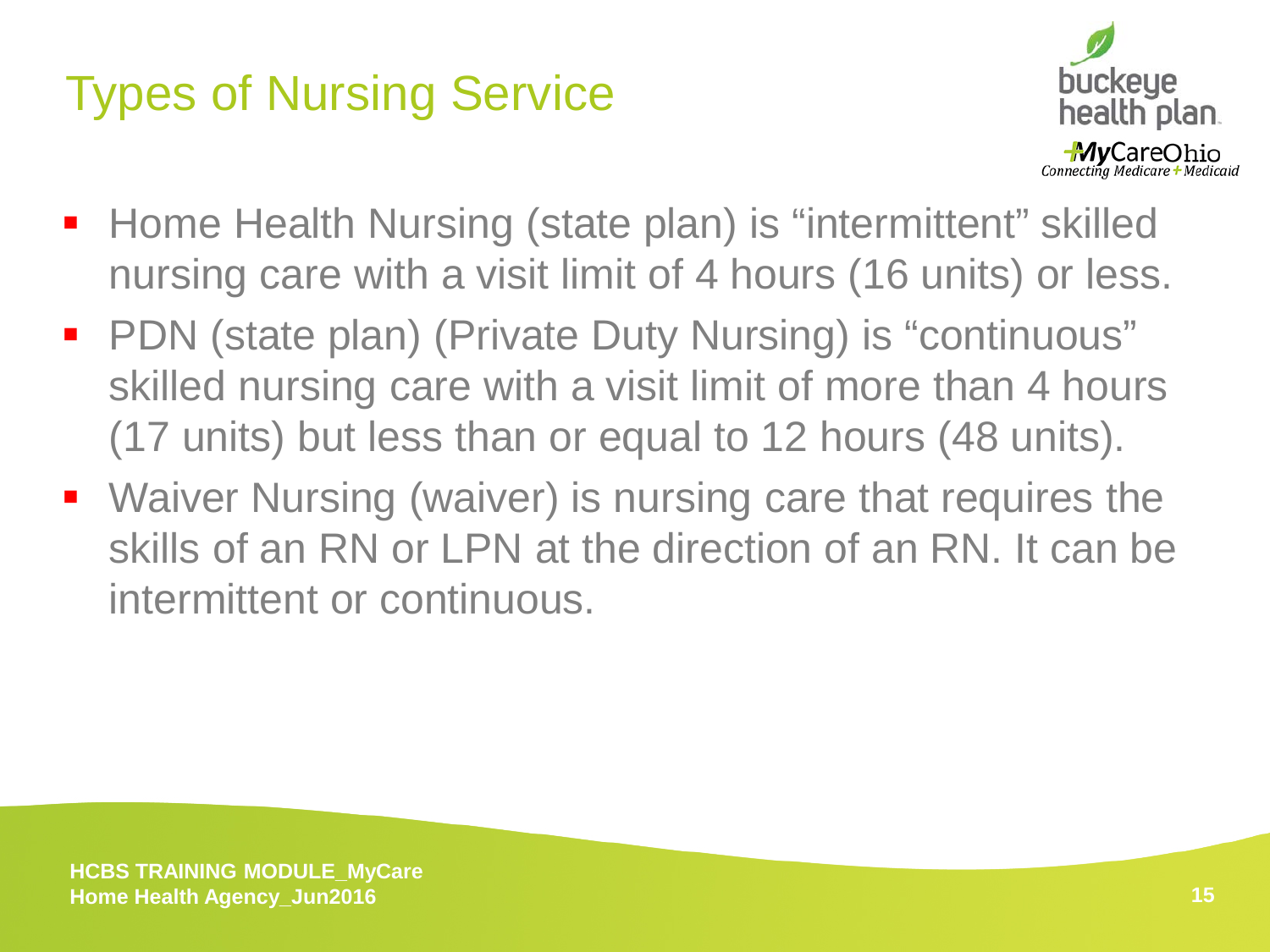# Home Health Agency, Waiver Skilled



| <b>Waiver Nursing</b>                                                                                       | <b>Private Duty Nurse (PDN)</b> |
|-------------------------------------------------------------------------------------------------------------|---------------------------------|
| <b>RN: T1002</b><br><b>LPN: T1003</b>                                                                       | T <sub>1000</sub>               |
| intermittent or continuous skilled<br>nursing - these are nursing needs not<br>being met through state plan | continuous skilled nursing      |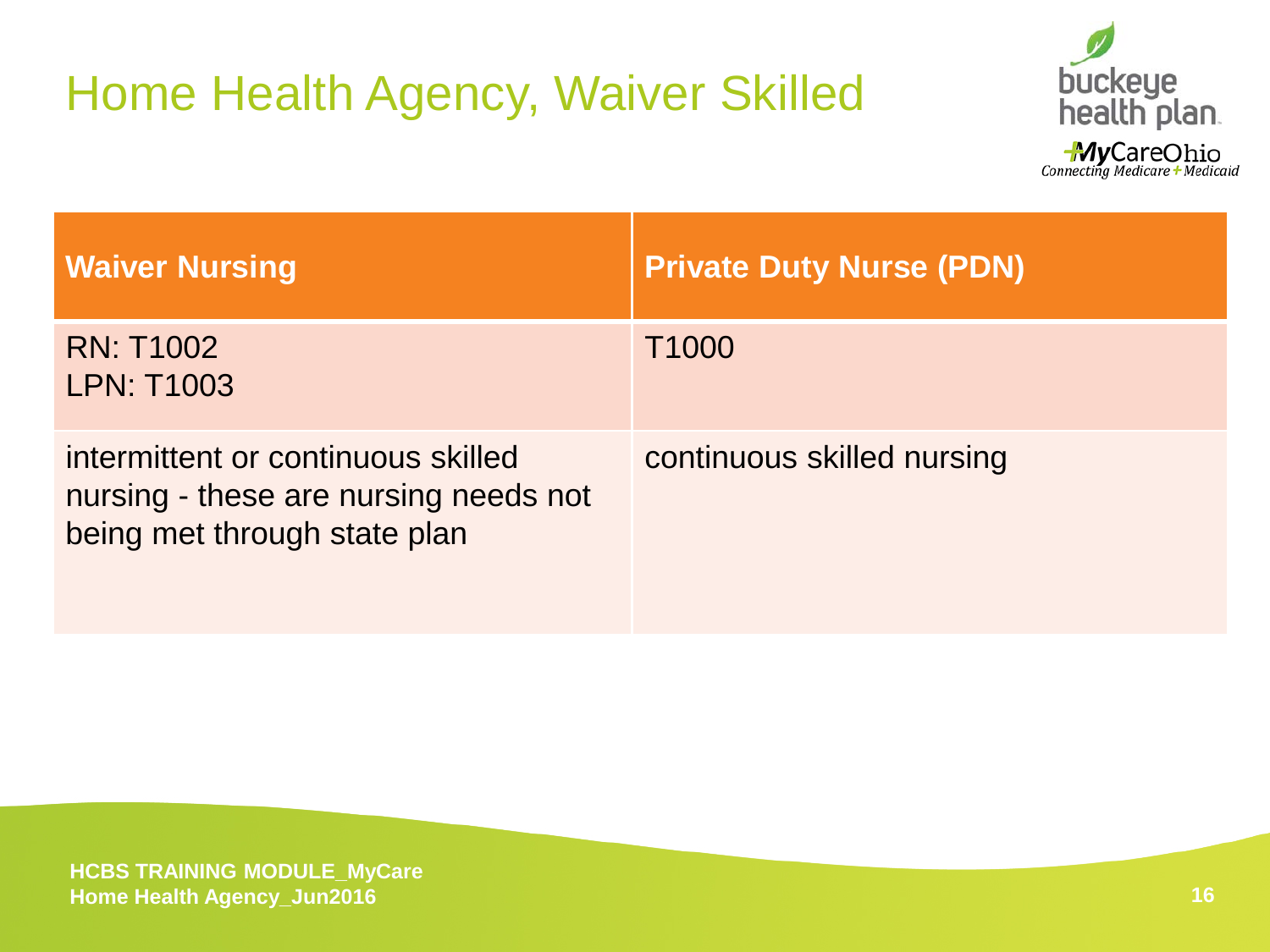# Home Health Provider Overview



## **Member Information**

•Eligibility & Services •Transition of Care & Coordination of Care •Service Plans & Authorizations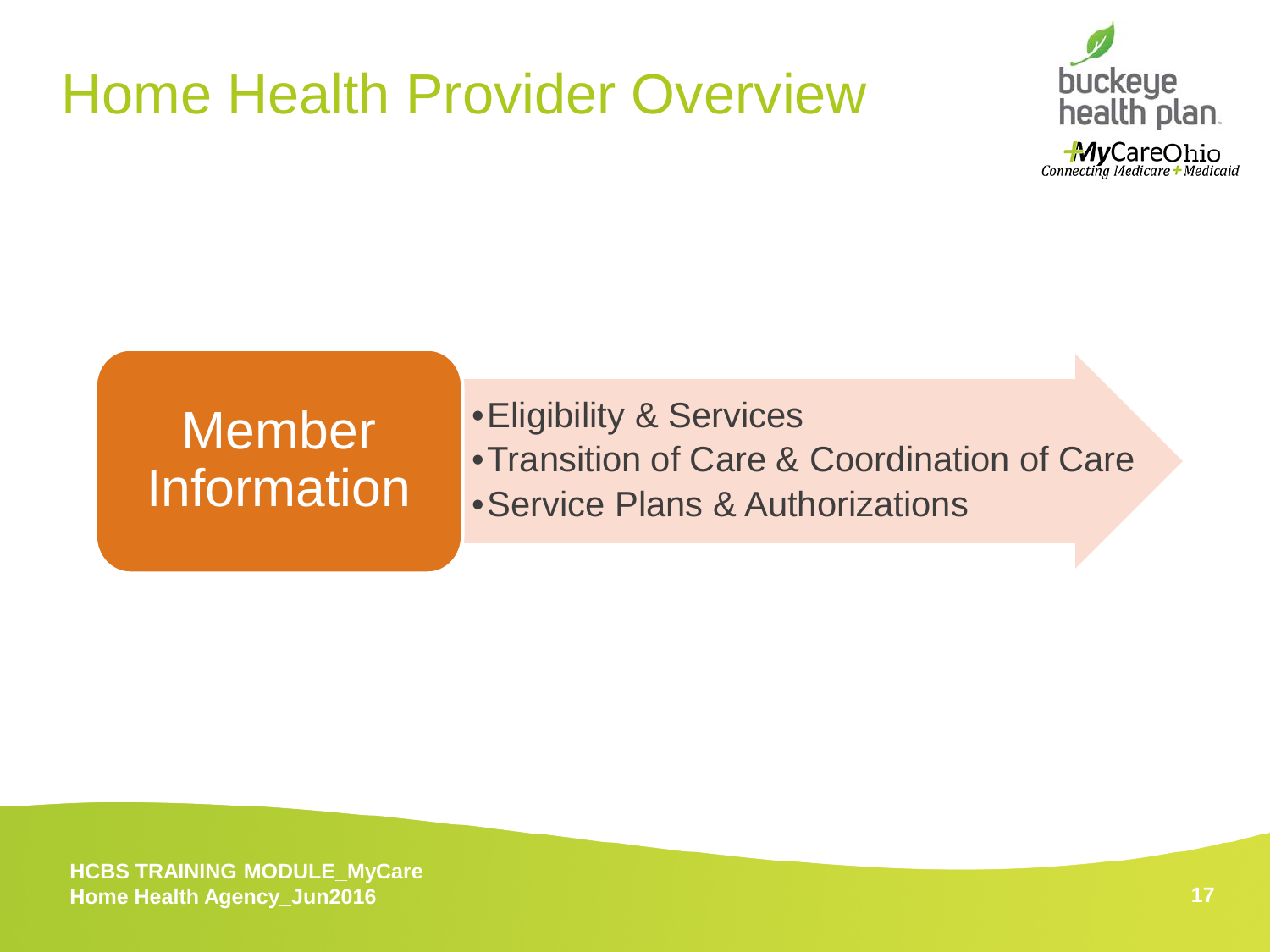# Member Eligibility & Services



#### **Eligibility**

- 1) Confirm that the member is waiver eligible
- 2) By contacting Provider Services at 866-296-8731 to verify member type, status and eligibility for waiver services, or
- 3) Search Member on Buckeye Web Portal

#### **Services**

- 1) Review the Service Plan (SP) that you are correctly listed
- 2) You must be eligible, certified and able to provide services as listed
- 3) Obtain Authorization confirmation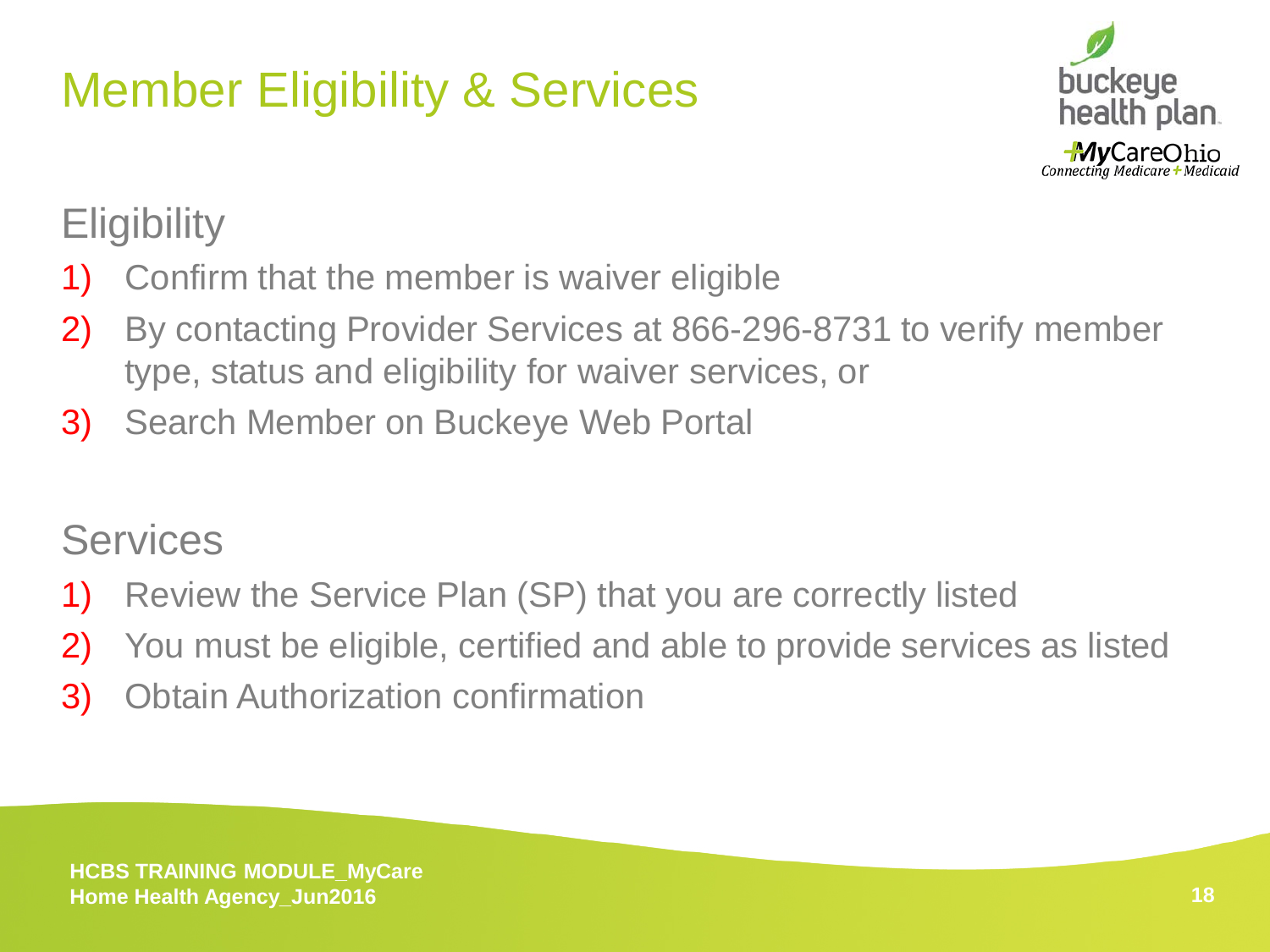# Transition of Care/Continuity of Care



The [3-Way Contract](http://medicaid.ohio.gov/Portals/0/Providers/ProviderTypes/Managed%20Care/ICDS/3-WayContract.pdf) requires compliance with program requirements:

- Care Management
- Manage assessments and evaluate for changes
- Coordination and Continuity of Care
- Our goal is to transition individuals with as little disruption as possible
- Copies of member's previous Service Plan and Assessments are helpful to this process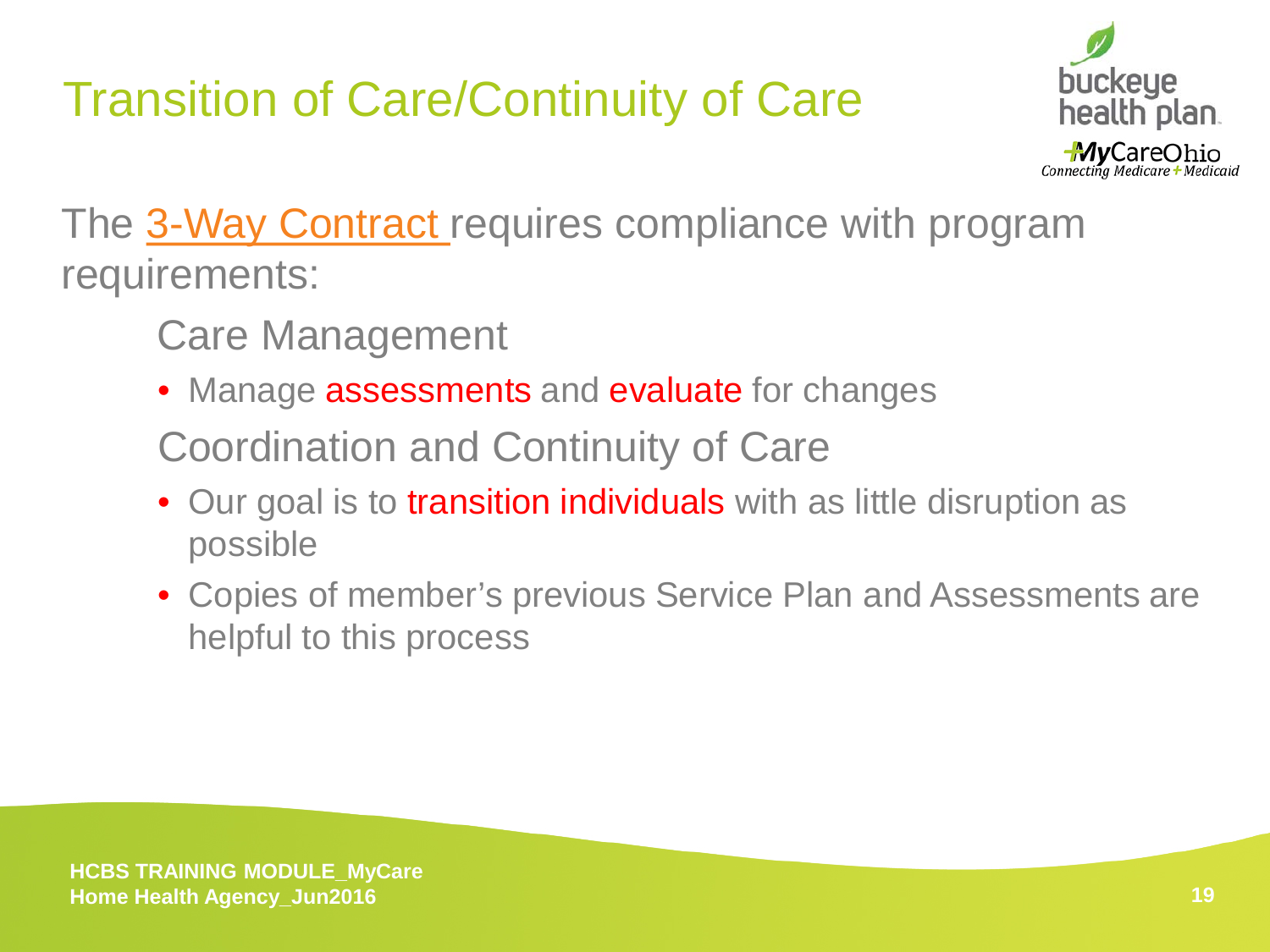#### Service Plan & Authorization Knowledge



- **Prior Authorization is required** for coverage of services coordinated for beneficiaries of the MyCare Ohio Waiver Program.
- The **Service Plan** (SP) identifies the services and all will vary
- The IP is responsible to review each Service Plan to assure that you are correctly listed as a provider for an eligible service identified on the SP.
- Being listed on the SP will validate approval and is the **basis for** rendering services.
- The Authorization Confirmation will further validate approval to bill for services.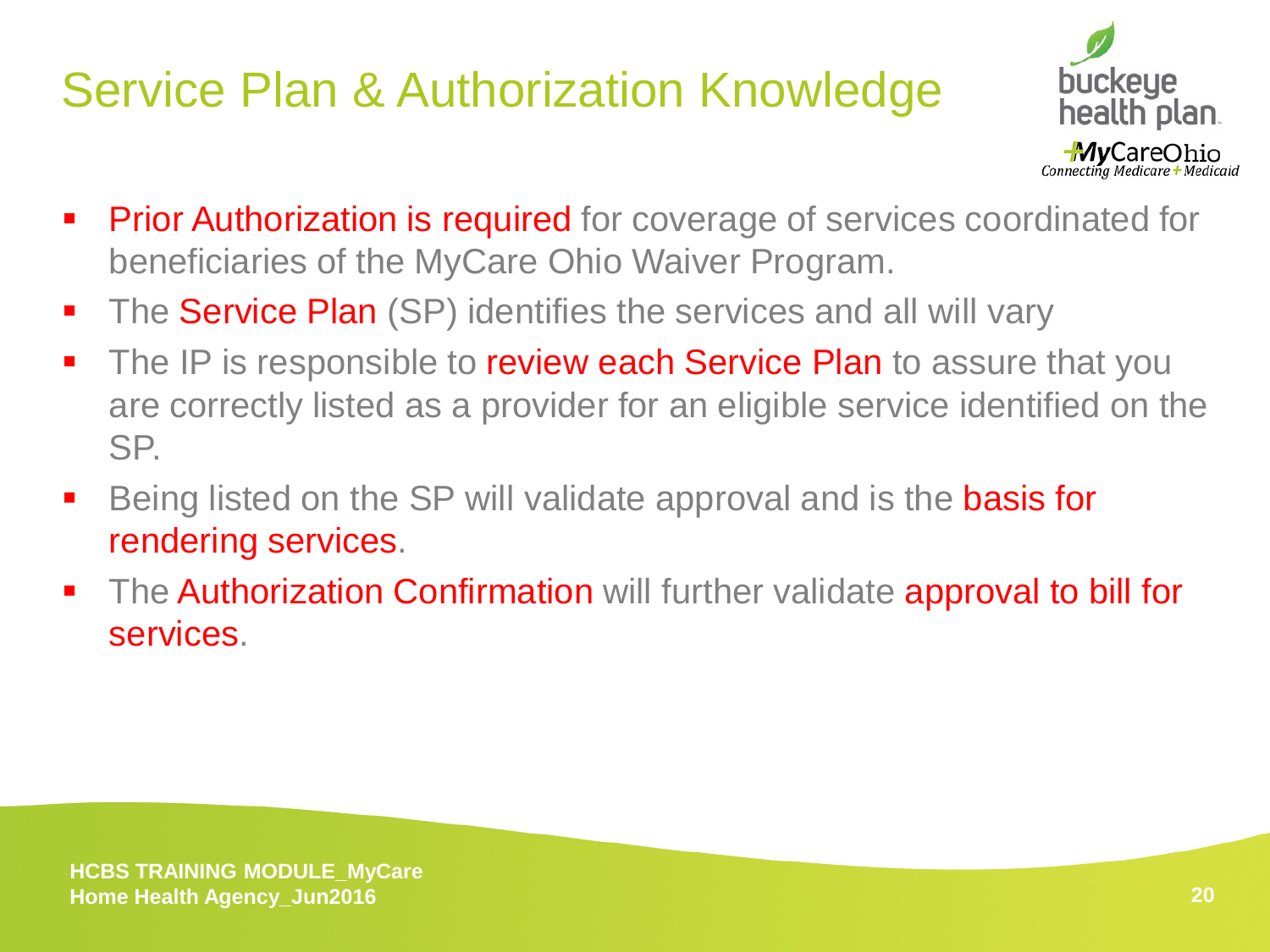# Waiver Home Health Authorization



- Waiver Home Health Services
- **Services will be based on the member's Services Plan** (SP).
- The Waiver Service Coordinator (WSC) will be in contact with both the member and provider.
- Once services are added to the All Services Plan (ASP), an authorization will be entered into the system by an HCBS Program Coordinator.
- $\blacktriangleright$  The All Services Plan (ASP) is authorization to begin and/or continue services please do not delay services while awaiting an authorization number from Buckeye .
- The HCBS Program Coordinator will fax service providers with an authorization number to submit claims for payment.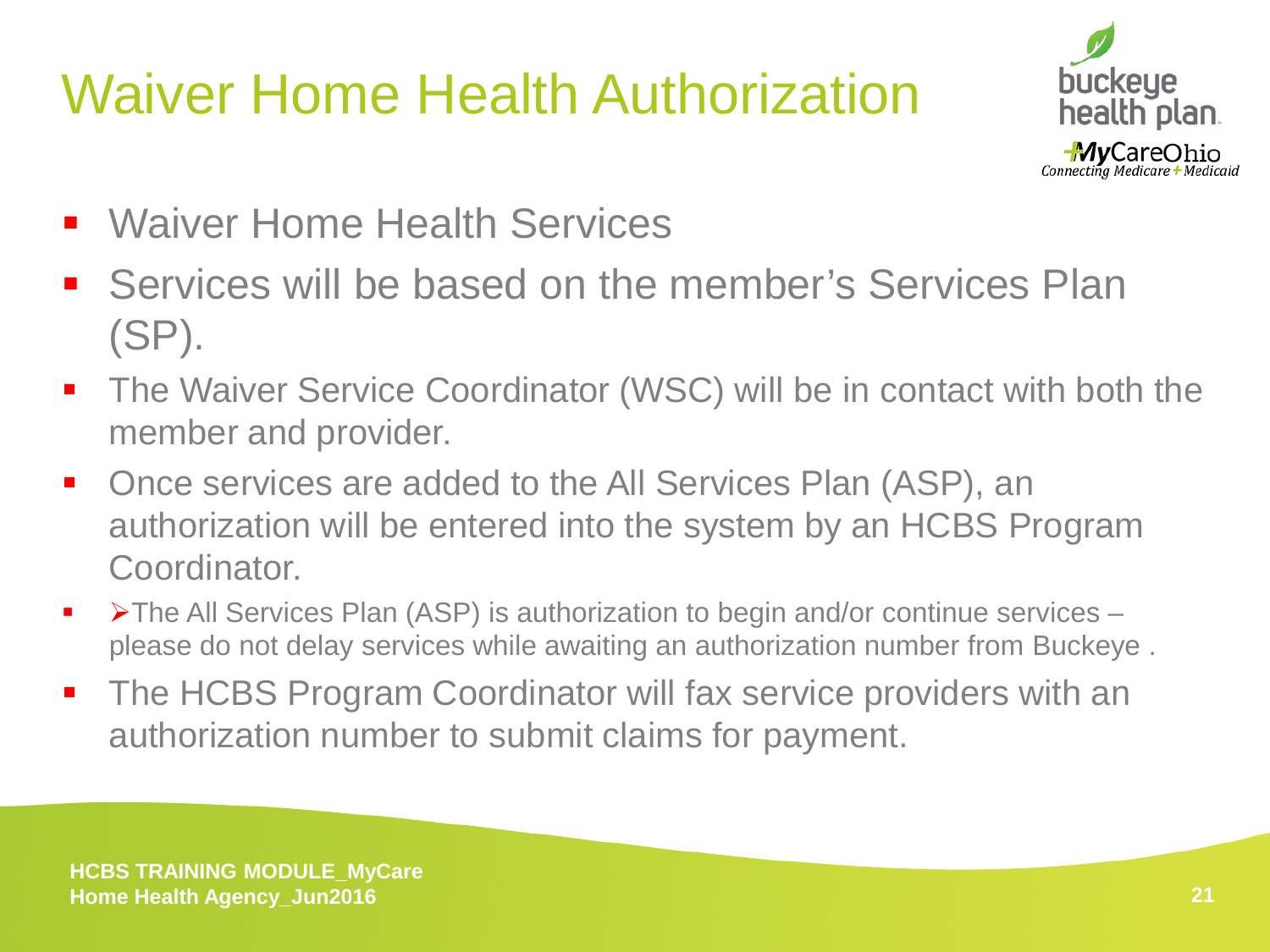# Home Health Authorization



- Medicaid (state plan) services follow a separate authorization process from waiver services.
- Buckeye understands that an efficient prior authorization (PA) process is important to our providers. The following information for requesting a home health prior authorization will help make sure that we receive all of the information needed to process your requests as quickly as possible so that you can focus on what's most important – providing care to your patients.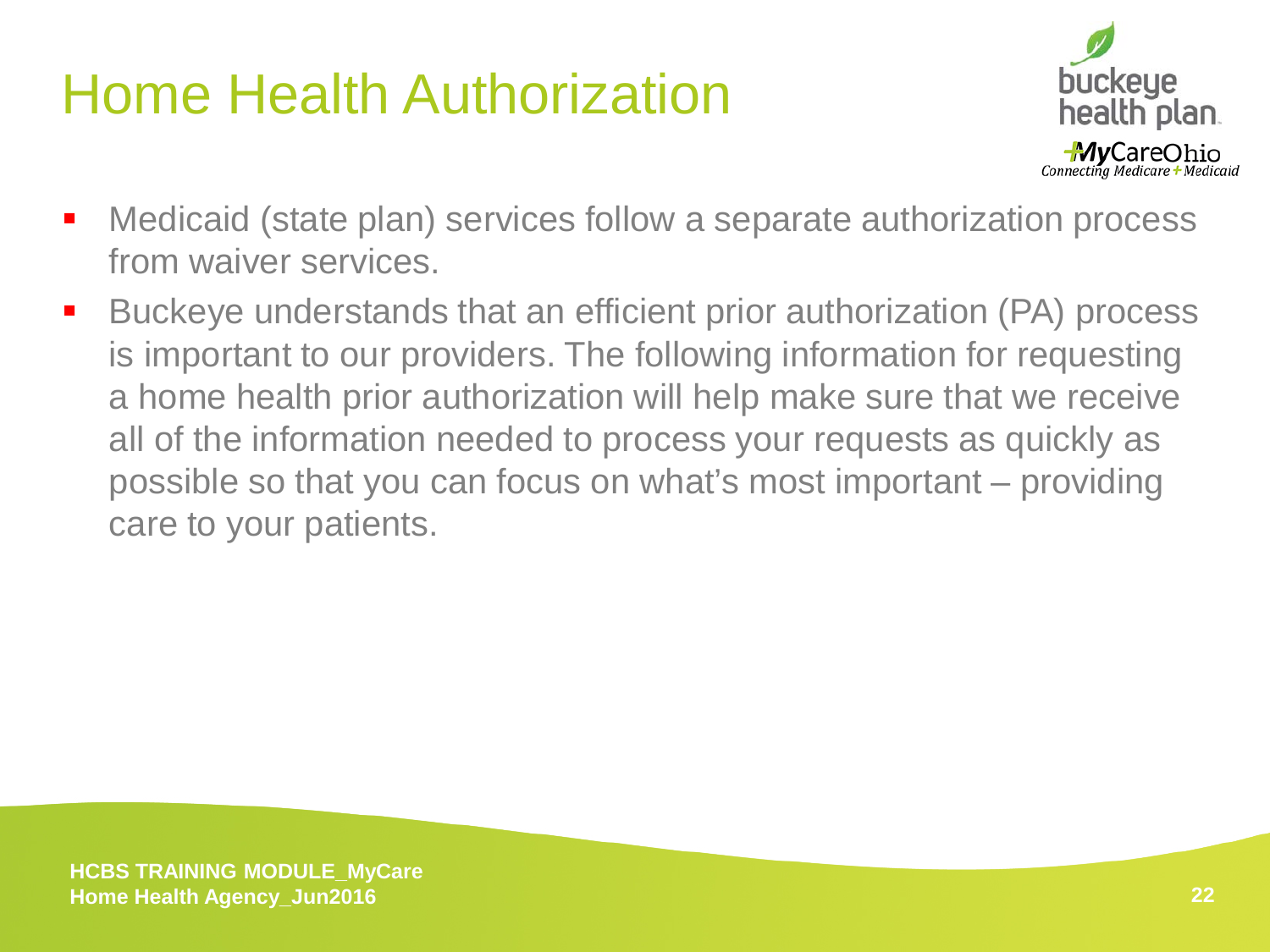# The Buckeye Basics



- This basic information is required for all PA requests for home health (state plan) services.
- **Verify member eligibility with Buckeye.**
- Complete the appropriate authorization form (Medicare, Medicaid, MyCare).
- Attach supporting documentation required for home health services when submitting.

**\*\*\*Remember, authorization is not a guarantee of payment. Member must be eligible at the time services are rendered. Services must be a covered Health Plan Benefit and medically necessary with prior authorization as per Plan policy and procedures.**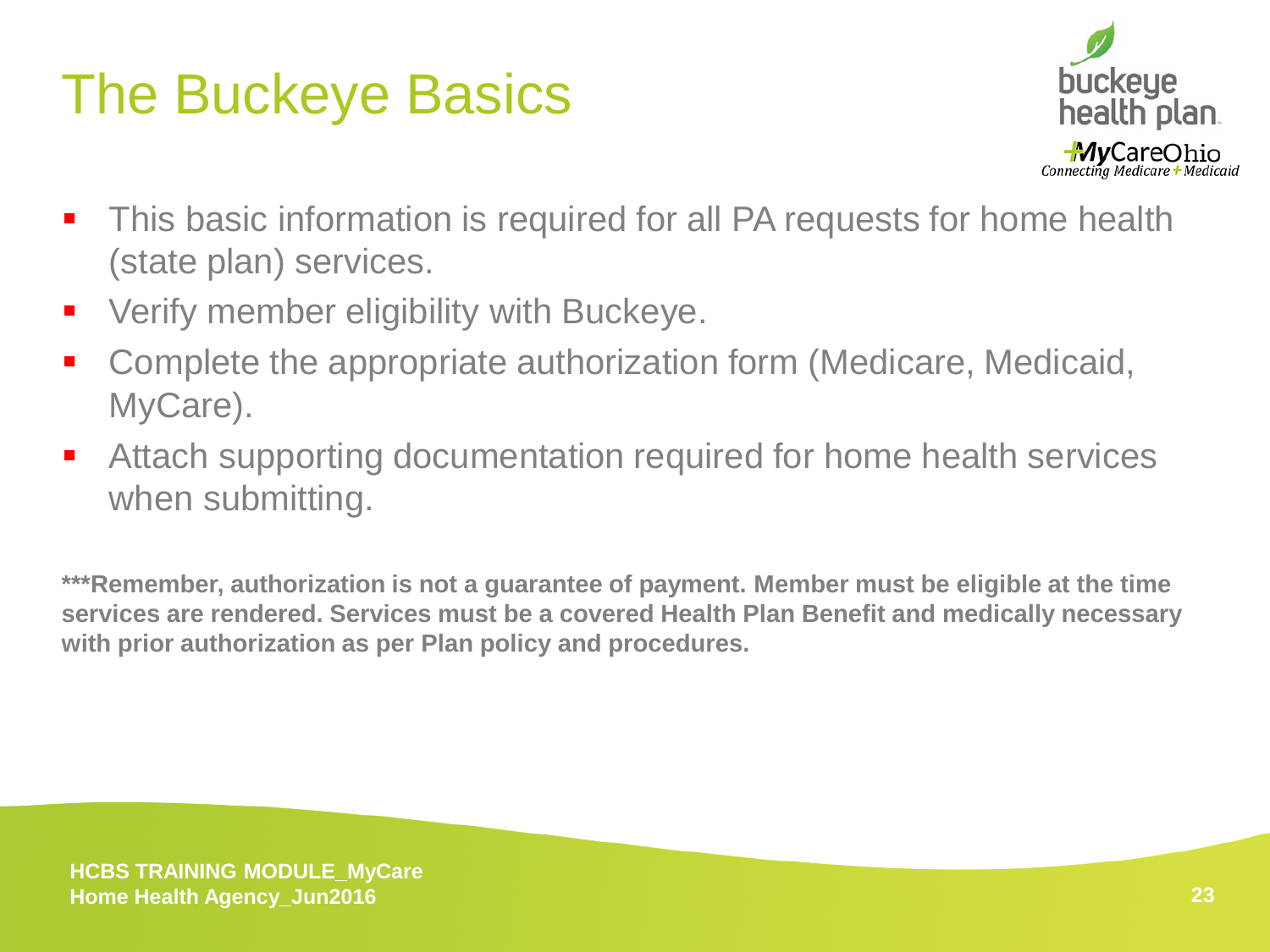# **Documentation**

#### Start of Care Only



•Documentation of a face to face encounter with the treating physician within 90 days prior to the start of care date, or within 30 days following the start of care date.

#### Start of Care and Continuing Care Requests

•Supporting documentation of the patients need for home health services.

•Date of last face to face encounter with physician.

•Written physician's order for continuing home health services from the attending physician actively treating the patient. •All Home Health requests require ongoing supervision of the treating physician. The treating physician must order recertification and document the clinical need for continuation of services.

#### Clinical Information

•Current diagnosis and co-morbidities

•Current medical status

•Medication list and compliance

•Recent hospitalization information

•DME currently utilized

•If requesting home health nurse visits, indicate the specific skilled nursing need to support the request.

•Latest 485 form, when available

•Provide a complete description of any wounds: size, depth, type and frequency of dressings.

•Daily home health notes for the last 2 weeks for continuing care.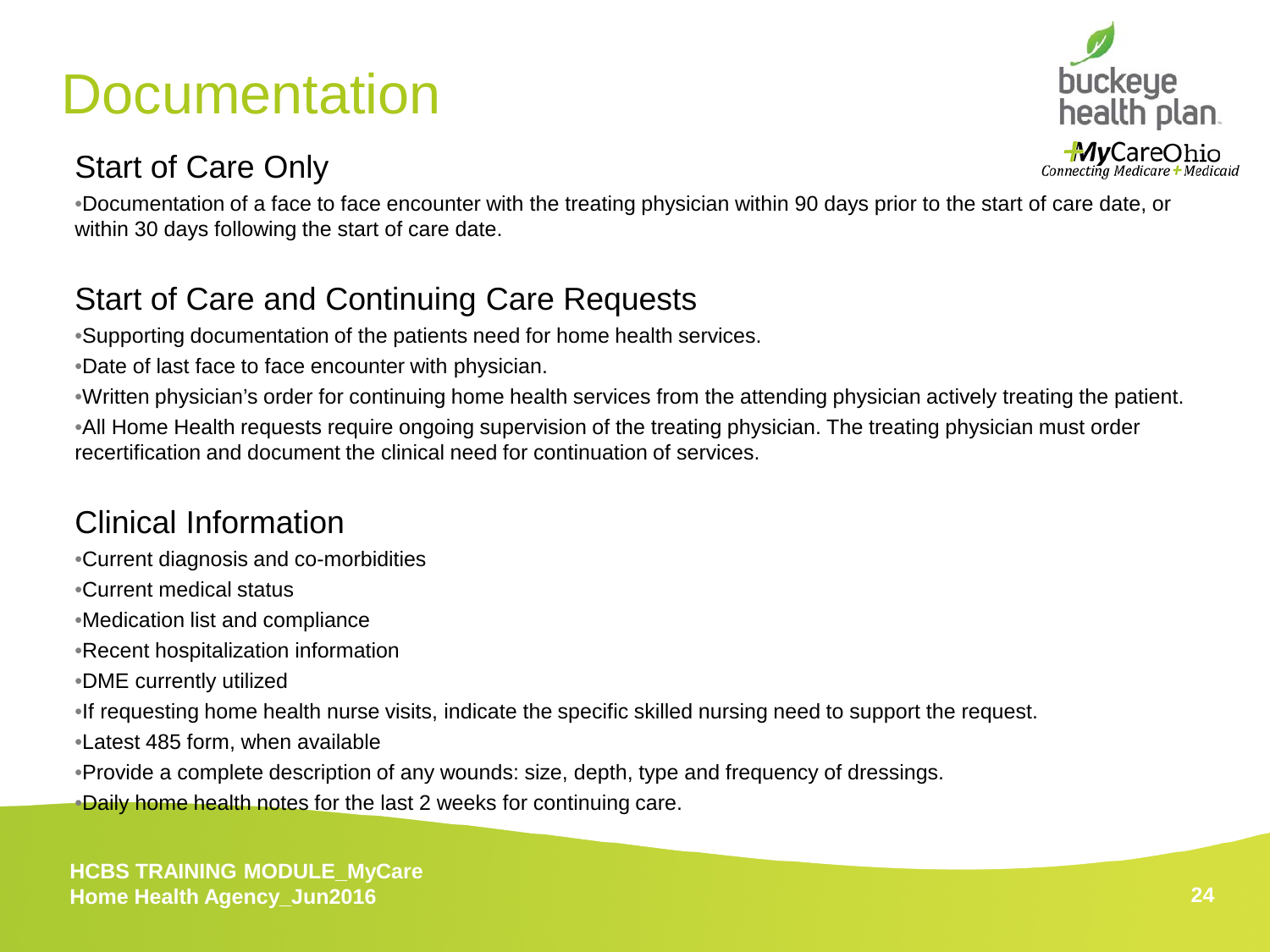# Helpful Hints



These hints will help ensure that your PA requests contain all of the necessary information for review the first time they are submitted.

- Contact us. Buckeye is able to answer any questions you may have prior to submitting your request.
- Fax your PA requests, including all clinical documentation and signed CMN to the appropriate fax number.
- **Maximum time requested is 60 days for start of care and continuing care per request.**
- No more than a combined total of 14 hours (56 units) per week of home health nursing and home health aide services.
- The main purpose of home health services cannot be to provide incidental services. Incidental services include light chores , light house cleaning, preparing of meals and/or taking out the trash. These incidental services cannot increase the total number of hours requested.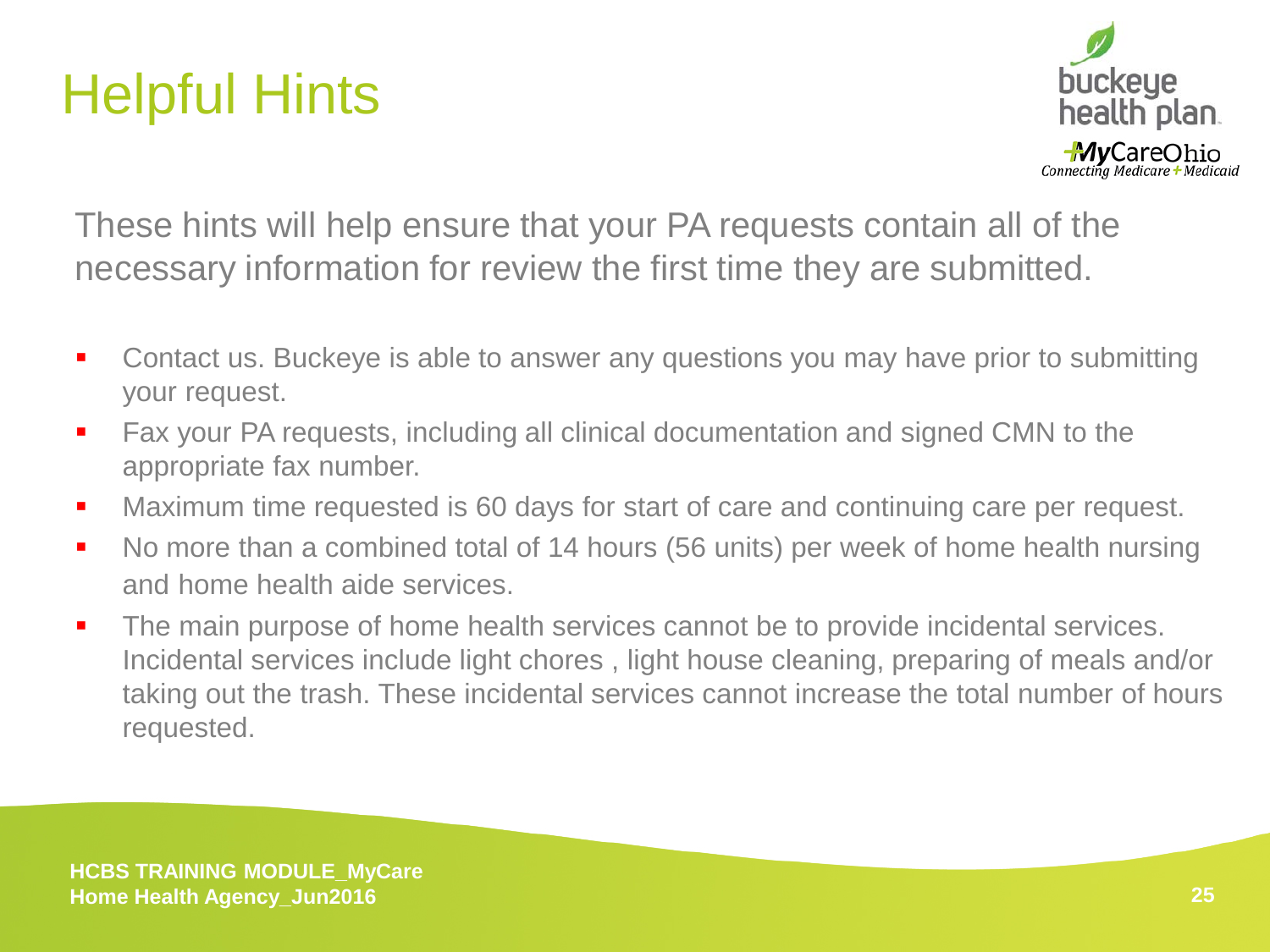# Most Common Errors



Avoid the most common reasons for delay or denial of PA requests.

- **Insufficient or missing clinical information necessary for review of the** home health services.
- **Lack of progress notes.**
- **Illegible documentation.**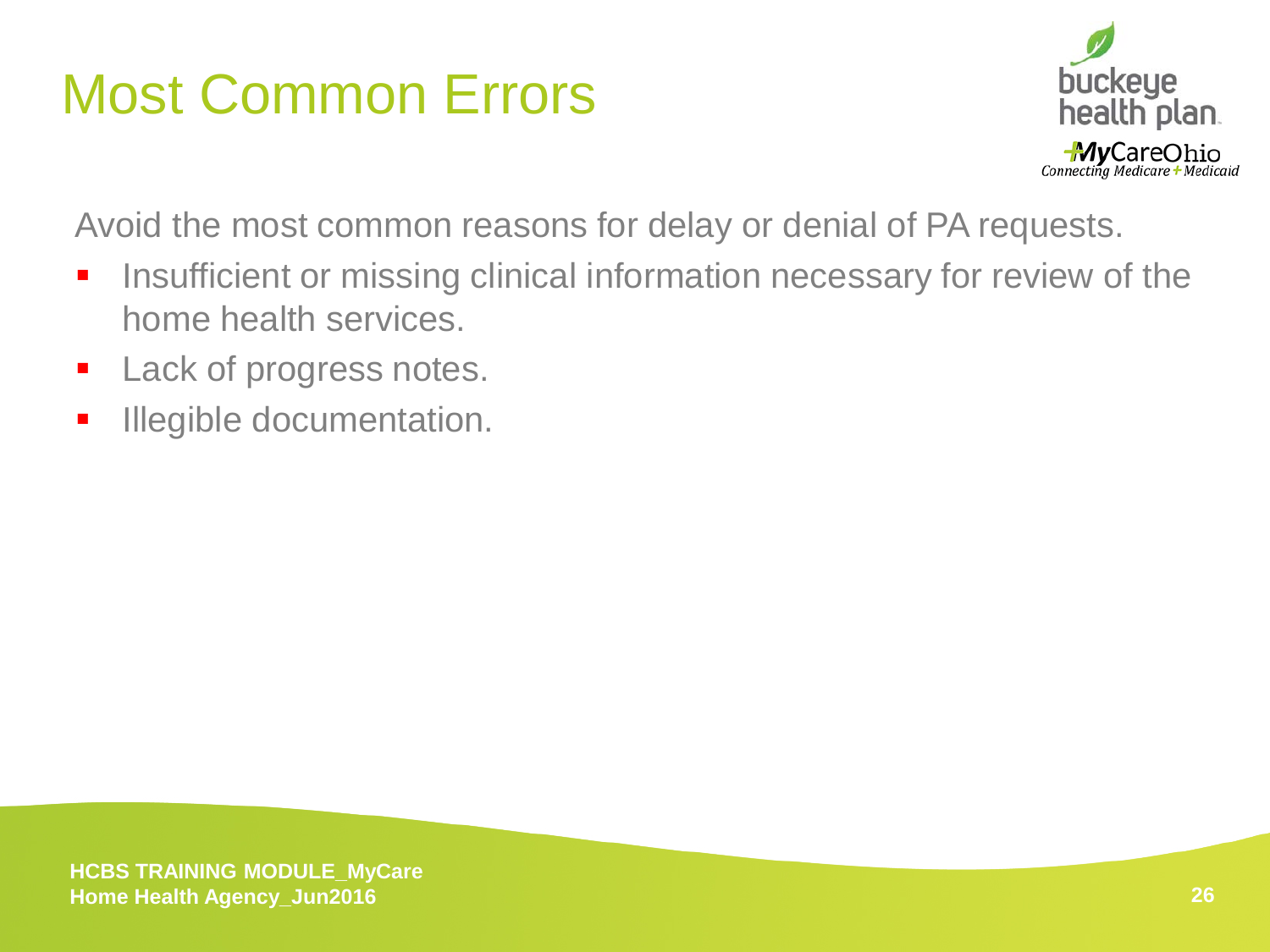# Home Health Provider Overview



#### **Submitting Claims**

• Submitting Claims • Provider Resources

**HCBS TRAINING MODULE\_MyCare Home Health Agency\_Jun2016 27**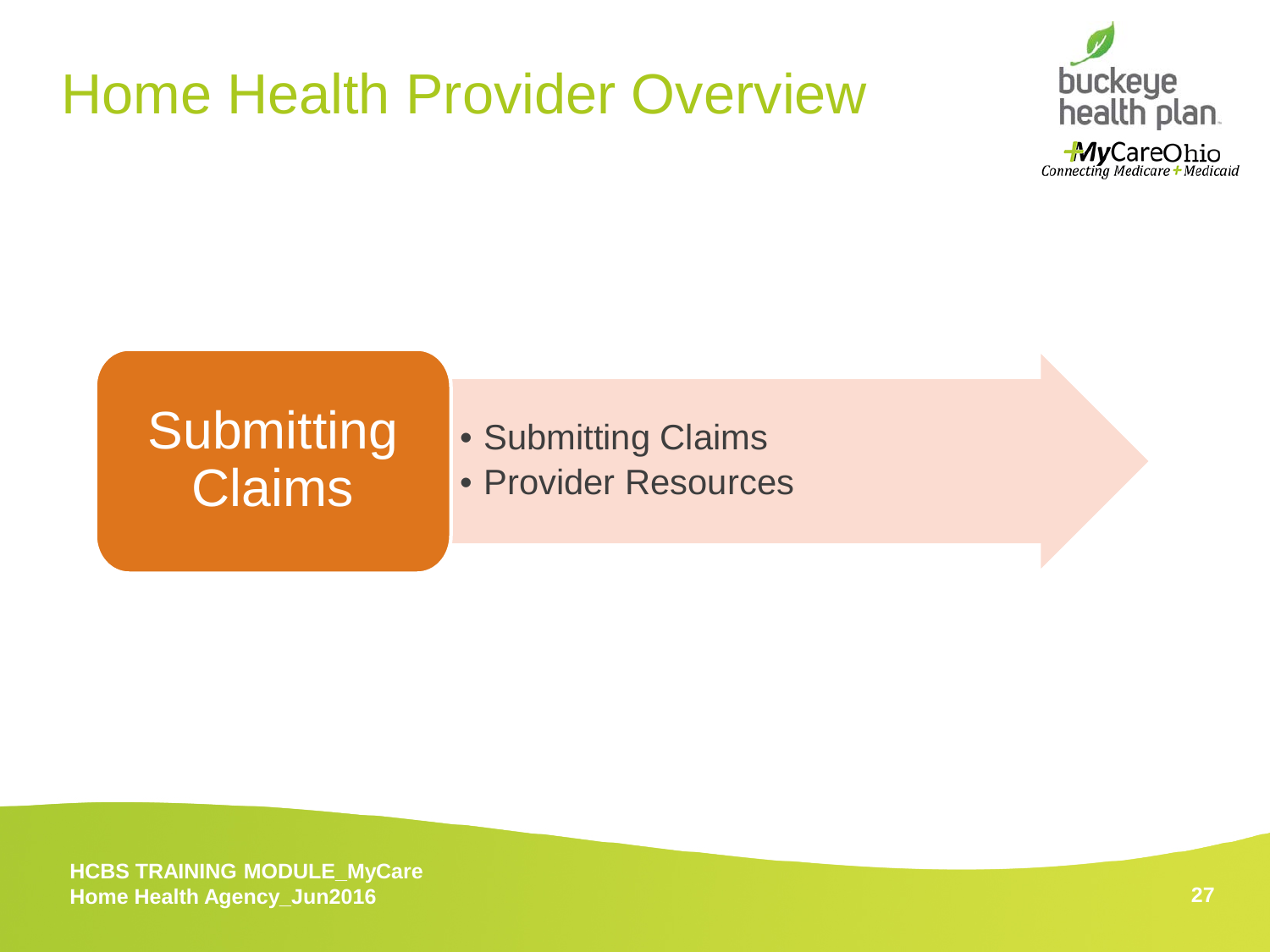# Billing for Services, Submit Claims



- **Login into the Provider Portal at [https://provider.buckeyehealthplan.com](https://provider.buckeyehealthplan.com/)**
- Refer to the HCBS Quick Billing Guide training module for complete step-bystep instructions
- Specific to claims submissions:
- Diagnosis code: R6889 (or you may use existing diagnosis code)
- Place of Service<sup>\*</sup>: **Home (12)**
- Procedure codes: T1019, G0156, T1002, T1003, T1000 reference the member's Service Plan for accuracy)
- Modifiers: U2, U3 for same-day 2<sup>nd</sup> and 3<sup>rd</sup> visits, TE, TD for RN and LPN with T1000 and G0154, HQ for groups
- Dates of Service: same date in both date fields, enter each service date on separate line
- Units/Minutes/Days\*: enter total units for each visit (15 minutes/unit)
- Charges: enter **total charges** (this is not calculated for you)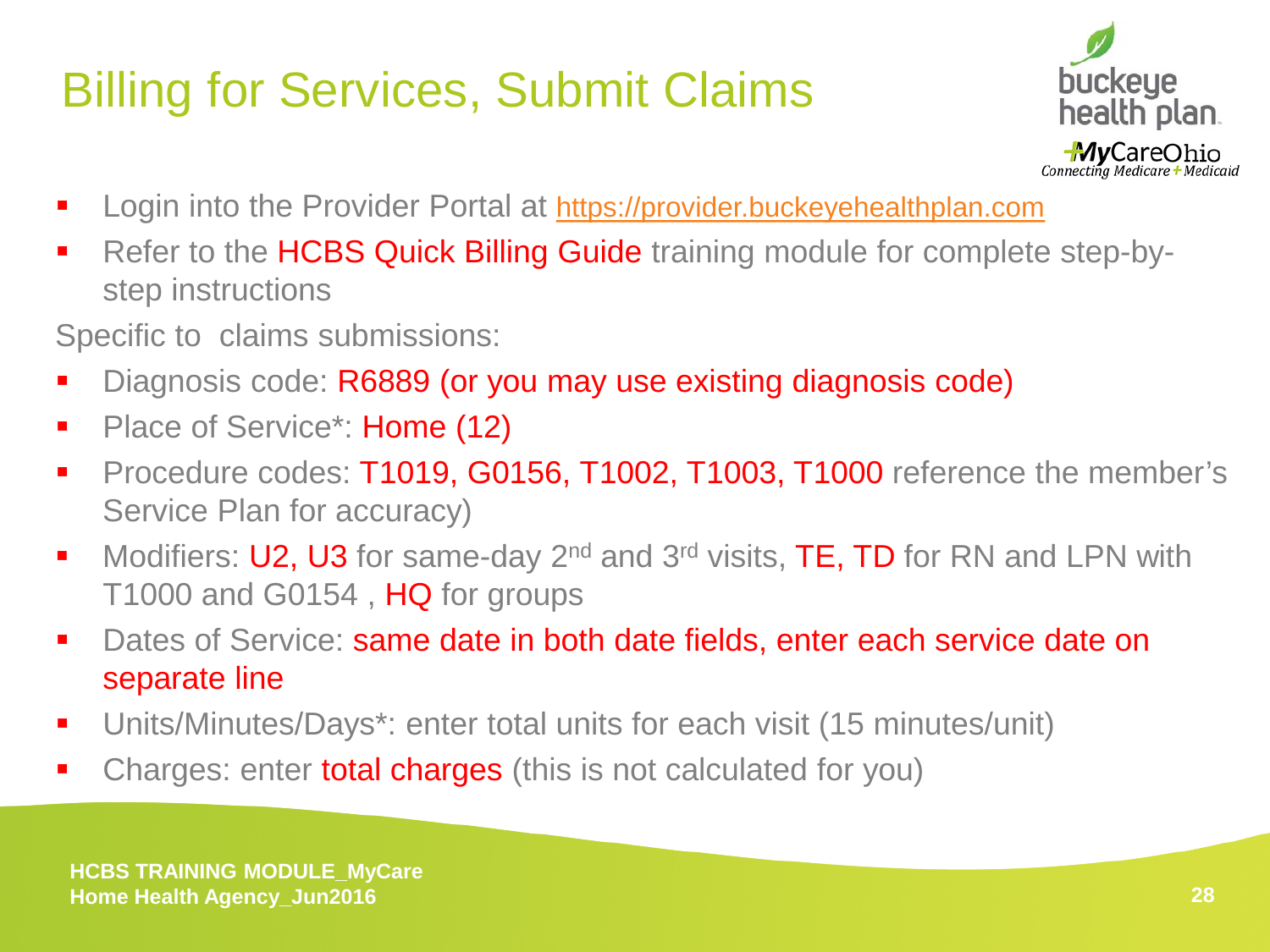# Home Health Provider Overview



#### Provider Network

•Provider Network Status •Area Agency on Aging

**HCBS TRAINING MODULE\_MyCare Home Health Agency\_Jun2016 29**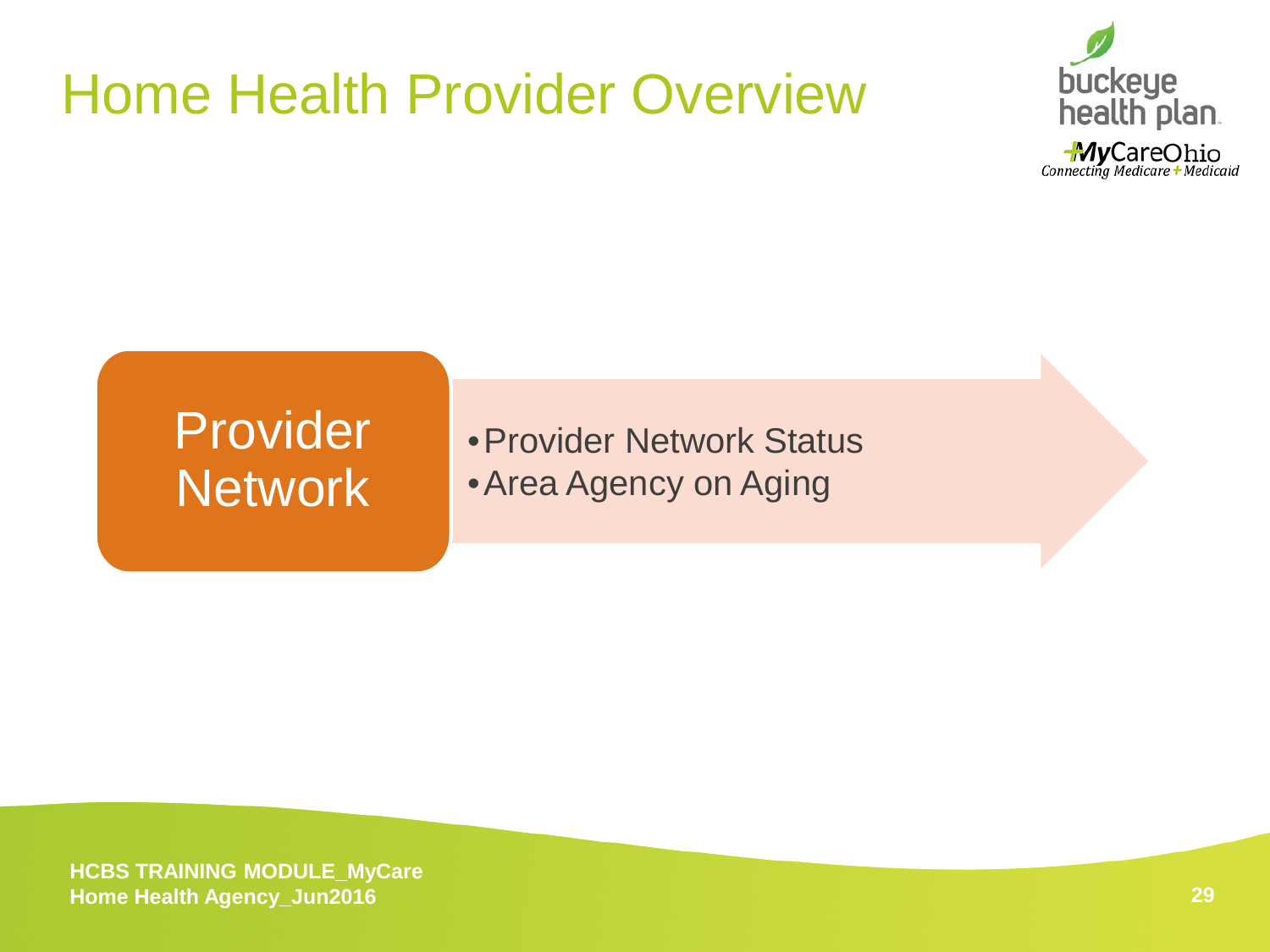#### Provider Network Status



- Providers must be loaded as an approved and certified waiver provider in the Buckeye system in order to **provide** and bill for services to waiver eligible members.
- Contact your Provider Network Specialist for more information.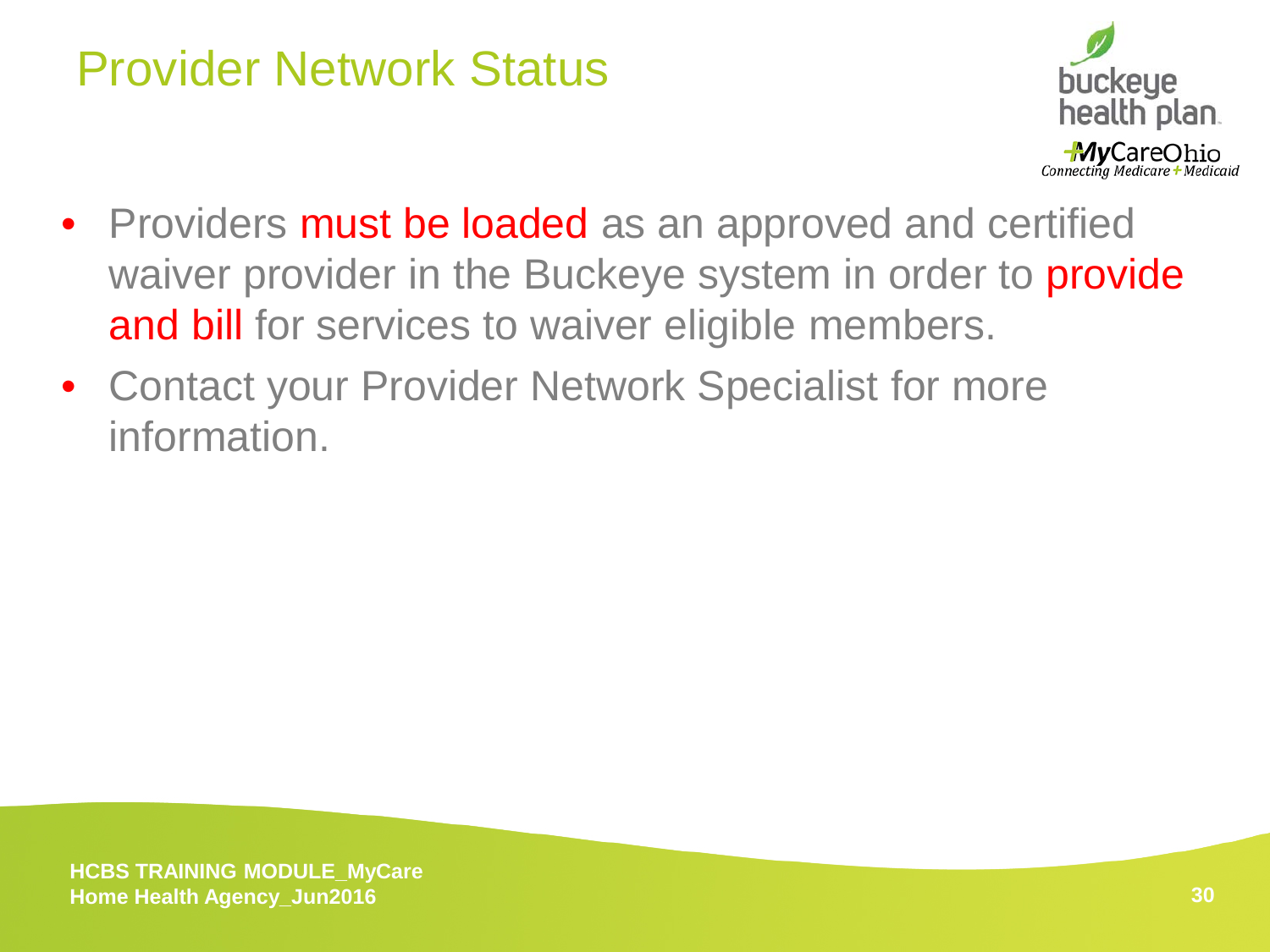## Buckeye and the Area Agency on Aging



Buckeye partners with the Area Agency on Aging offices in each of the Buckeye MyCare areas.

- AAA Waiver Services Coordinators work alongside Buckeye to manage and coordinate the care planning and services for individuals ages 60 and over.
- On Buckeye's behalf, AAA administers the bi-annual **Provider** Unit Service Utilization Review, an ODM requirement that compares the service documentation with billing information for a random selection of providers.
- AAA and Buckeye collaborate on various projects and share objectives that focus on **consumer and provider** satisfaction and engagement.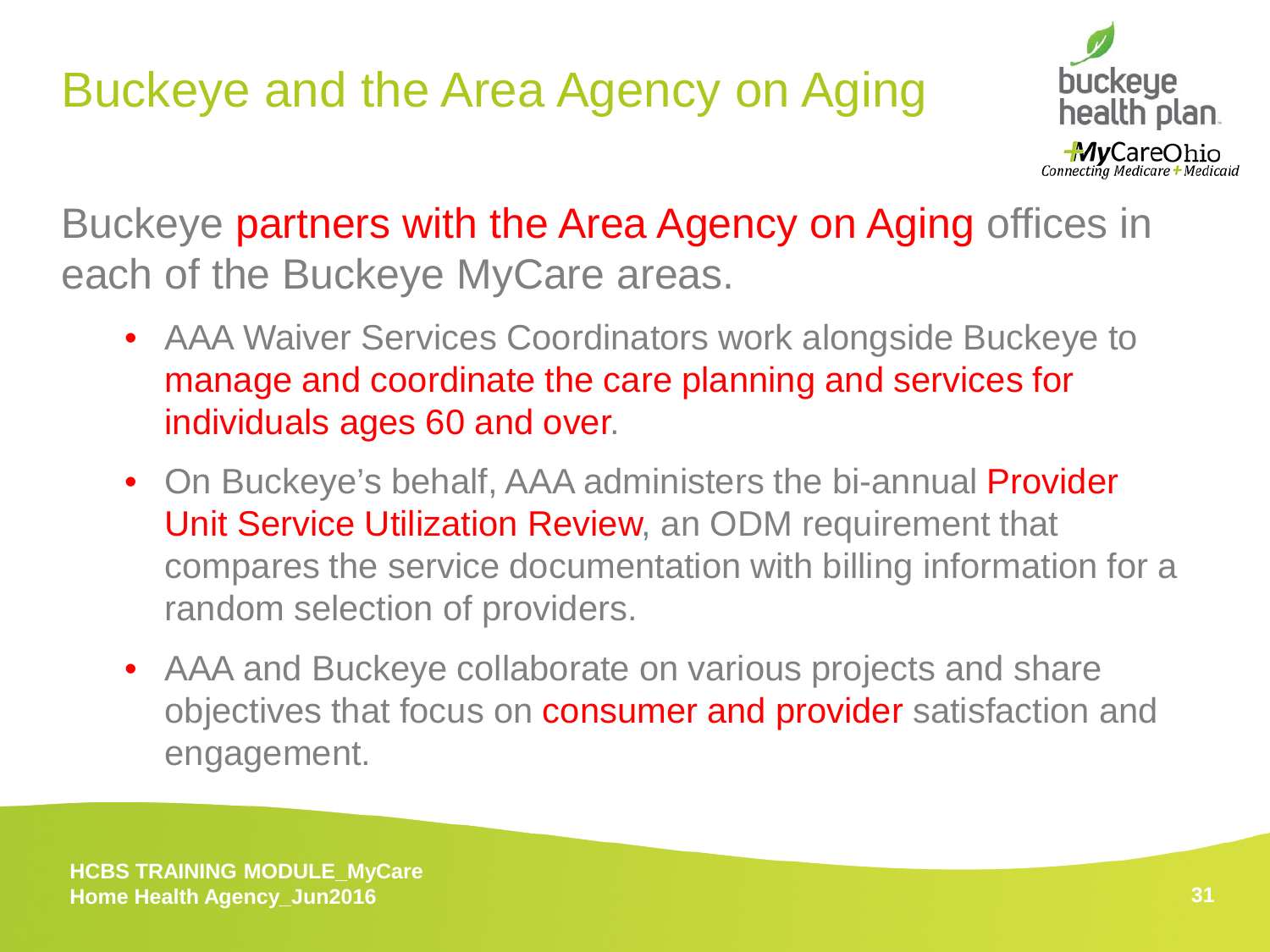# Contacts, Care Management Teams





Member's Care Manager Identification (866) 549-8289 option 3 (Leave a message that will be returned within 2 business days)



Service Plan & Waiver Authorization Requests Contact Member's AAA Waiver Service Coordinator or Buckeye Care Manager, or Christina Brim (866) 246-4356 ext 24365 CBRIM@CENTENE.COM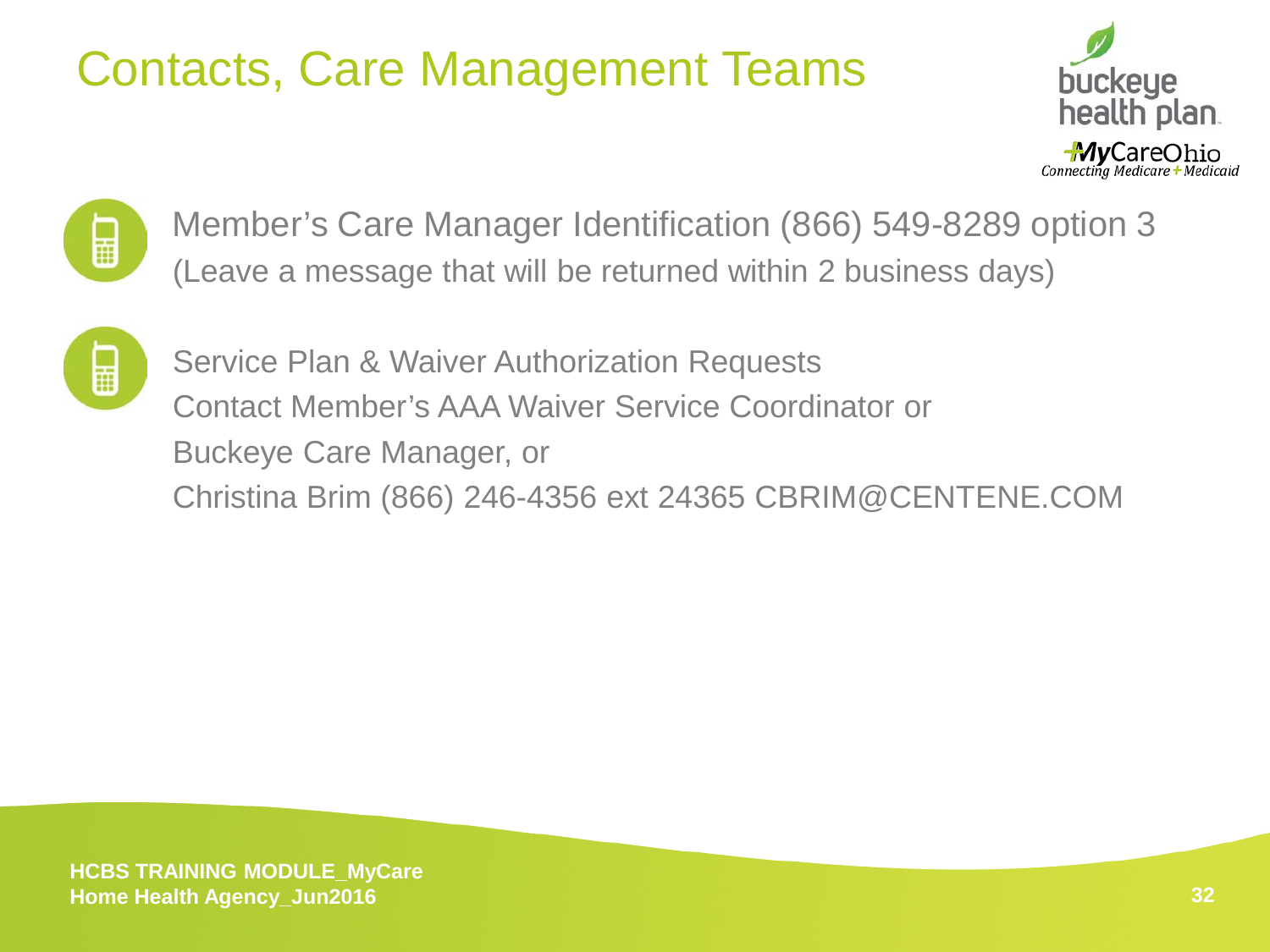



**Must I be on the Members service Plan in order to provide services?** Yes that is correct. All providers have to be listed as a certified provider for that member to be able to provide and render services to that member.

**As an independent provider will I be able to provide services to multiple members that have coverage through Buckeye?** Yes, You are able to provider services to multiple members as long as you are listed on the Service Plan.

**Is the members Service Plan my form of authorization for Buckeye?**  Being on the members SP is your approval and you will receive faxed Authorization confirmations from the Buckeye Centralized HCBS waiver Auth Dept.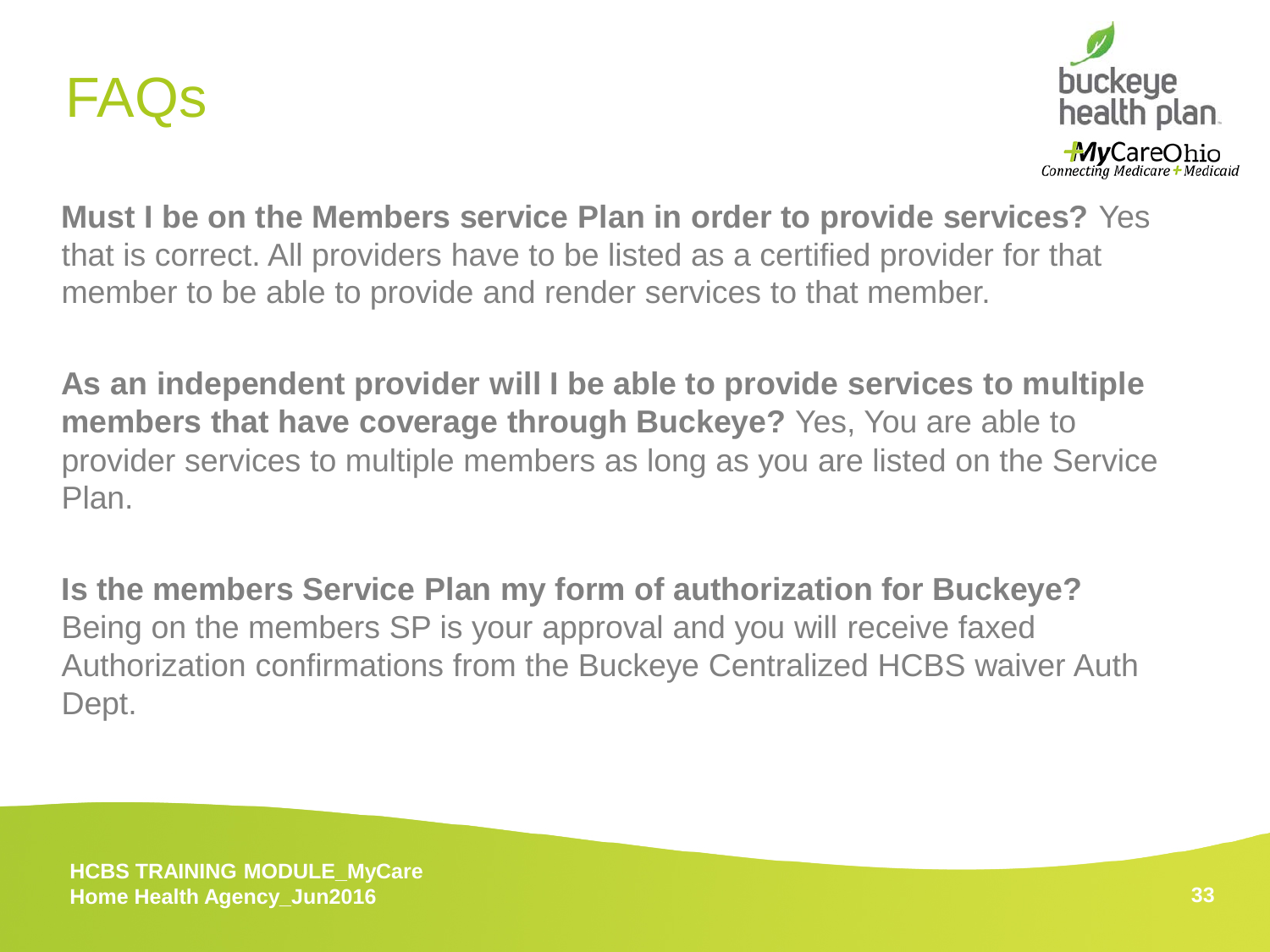



#### For questions related to claims or billing, please contact: Provider Services 866-296-8731

#### or your Provider Network Specialist: 866-246-4356 Ext. 24291

**HCBS TRAINING MODULE MyCare Home Health Agency\_Jun2016**